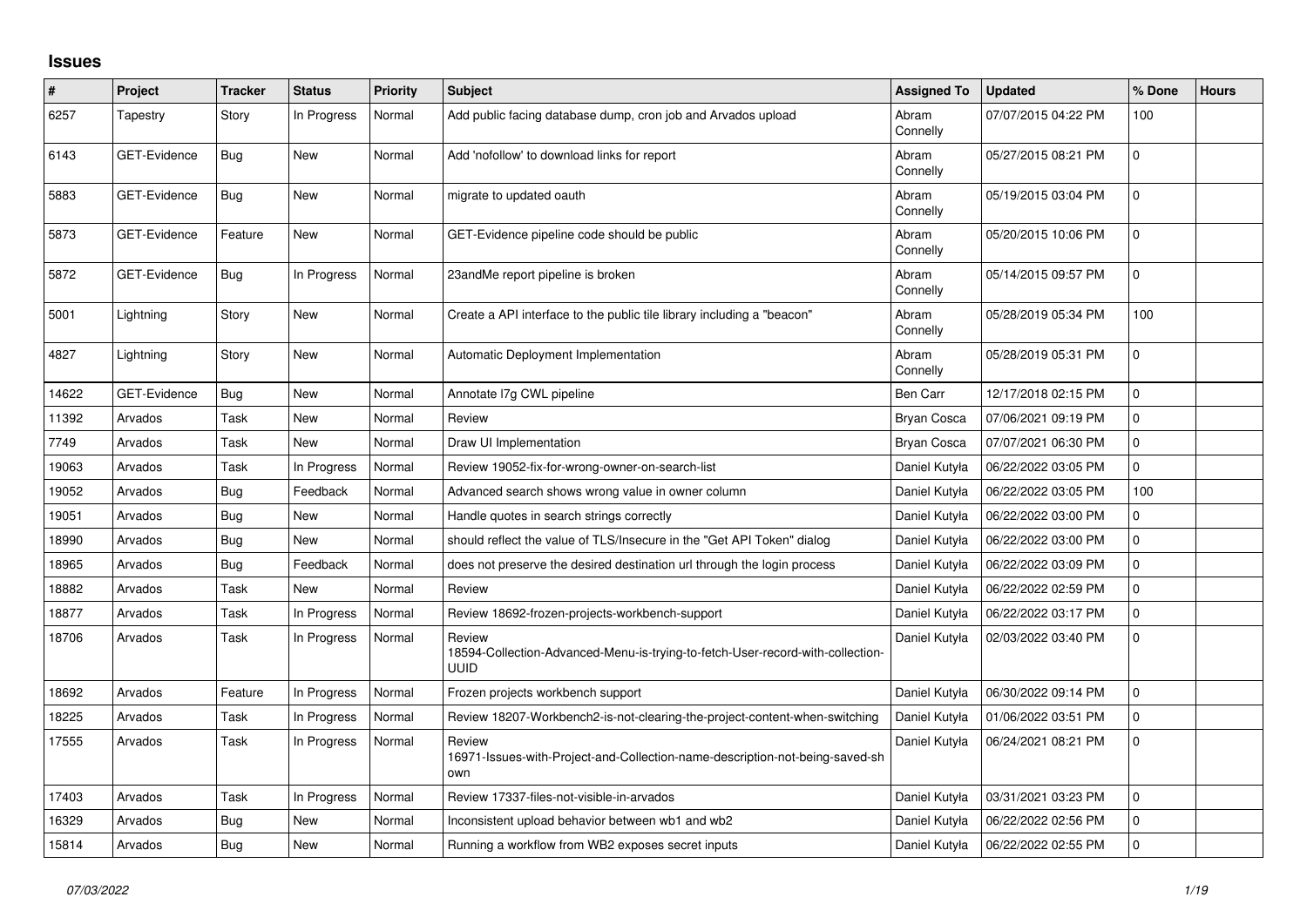| $\sharp$ | Project      | <b>Tracker</b> | <b>Status</b> | Priority | <b>Subject</b>                                                                                                           | <b>Assigned To</b>  | <b>Updated</b>      | % Done      | <b>Hours</b> |
|----------|--------------|----------------|---------------|----------|--------------------------------------------------------------------------------------------------------------------------|---------------------|---------------------|-------------|--------------|
| 15550    | Arvados      | Task           | New           | Normal   | Review                                                                                                                   | Eric Biagiotti      | 02/12/2020 03:02 PM | 0           |              |
| 529      | GET-Evidence | Feature        | <b>New</b>    | Normal   | Interpret phased (haplotype) data                                                                                        | Evan Maxwell        | 07/07/2011 02:20 PM | 0           |              |
| 18125    | Arvados      | Feature        | New           | Normal   | [deployment][provision][documentation] explain how to use a custom/existing<br>postgresql RDBMS                          | Javier Bértoli      | 09/13/2021 10:12 PM | 0           |              |
| 17938    | Arvados      | Bug            | <b>New</b>    | Normal   | [deployment][arvados-formula] shell node centos-7 packages                                                               | Javier Bértoli      | 07/23/2021 07:08 PM | 0           |              |
| 17461    | Arvados      | Feature        | New           | Normal   | Flag to make turn file format mismatches from an error to a warning                                                      | Jiayong Li          | 04/14/2021 07:47 PM | 0           |              |
| 16870    | Arvados      | Story          | New           | Normal   | Research & create examples of other CWL patterns                                                                         | Jiayong Li          | 10/30/2020 04:11 PM | 0           |              |
| 16869    | Arvados      | Story          | New           | Normal   | Go through workflow patterns and add them to the CWL patterns repo                                                       | Jiayong Li          | 10/30/2020 04:11 PM | 0           |              |
| 16316    | Arvados      | Feature        | New           | Normal   | a-c-r handles resource range requests (especially CPU) and adjusts requests<br>based on what is in InstanceTypes list    | Jiayong Li          | 04/14/2021 07:47 PM | 0           |              |
| 15250    | Arvados      | Feature        | In Progress   | Normal   | a-c-r set TTL on final output collection                                                                                 | Jiayong Li          | 02/23/2022 03:13 PM | 0           |              |
| 13642    | Arvados      | Feature        | Feedback      | Normal   | keepstore backend for ceph librados                                                                                      | Joshua<br>Randall   | 08/25/2020 02:28 PM | 100         |              |
| 13533    | Arvados      | Feature        | Feedback      | Normal   | option to specify vcpu runtime constraints on arvados-cwl-runner when using<br>--submit                                  | Joshua<br>Randall   | 04/22/2020 09:07 PM | 90          |              |
| 10545    | Arvados      | Bug            | <b>New</b>    | Normal   | arvbox loops forever when something goes wrong                                                                           | Joshua<br>Randall   | 07/07/2021 06:21 PM | 0           |              |
| 10535    | Arvados      | Bug            | New           | Normal   | test suite hangs (in arvbox) in sdk/python test_callback                                                                 | Joshua<br>Randall   | 07/07/2021 06:22 PM | 100         |              |
| 8719     | Arvados      | Task           | In Progress   | Normal   | Review PR #40                                                                                                            | Joshua<br>Randall   | 07/07/2021 06:25 PM | 0           |              |
| 8504     | Arvados      | Bug            | Feedback      | Normal   | [Workbench] Times out before API server loading active pipeline instances                                                | Joshua<br>Randall   | 07/07/2021 06:25 PM | 0           |              |
| 19206    | Arvados      | Bug            | <b>New</b>    | Normal   | System root user shouldn't be able to get disabled nor its admin status revoked                                          | Lucas Di<br>Pentima | 06/22/2022 03:07 PM | 0           |              |
| 19174    | Arvados      | Task           | New           | Normal   | Review tests branch                                                                                                      | Lucas Di<br>Pentima | 06/22/2022 03:09 PM | 0           |              |
| 19173    | Arvados      | Task           | <b>New</b>    | Normal   | Review rake task branch                                                                                                  | Lucas Di<br>Pentima | 06/22/2022 03:16 PM | 0           |              |
| 19142    | Arvados      | Task           | <b>New</b>    | Normal   | Workbench 2: Avoid loading "mounts" section in the "Project" or "All process"<br>view                                    | Lucas Di<br>Pentima | 06/22/2022 03:26 PM | 0           |              |
| 19139    | Arvados      | Bug            | New           | Normal   | Regular users should not be able to create user records; creating a user does<br>not make admin the "owner" of that user | Lucas Di<br>Pentima | 06/22/2022 03:38 PM | 0           |              |
| 19068    | Arvados      | Task           | <b>New</b>    | Normal   | Review                                                                                                                   | Lucas Di<br>Pentima | 06/22/2022 03:37 PM | $\mathbf 0$ |              |
| 19066    | Arvados      | Task           | New           | Normal   | Review                                                                                                                   | Lucas Di<br>Pentima | 06/22/2022 03:00 PM | $\mathbf 0$ |              |
| 18975    | Arvados      | Feature        | <b>New</b>    | Normal   | log viewer improvements                                                                                                  | Lucas Di<br>Pentima | 06/30/2022 03:03 PM | $\mathbf 0$ |              |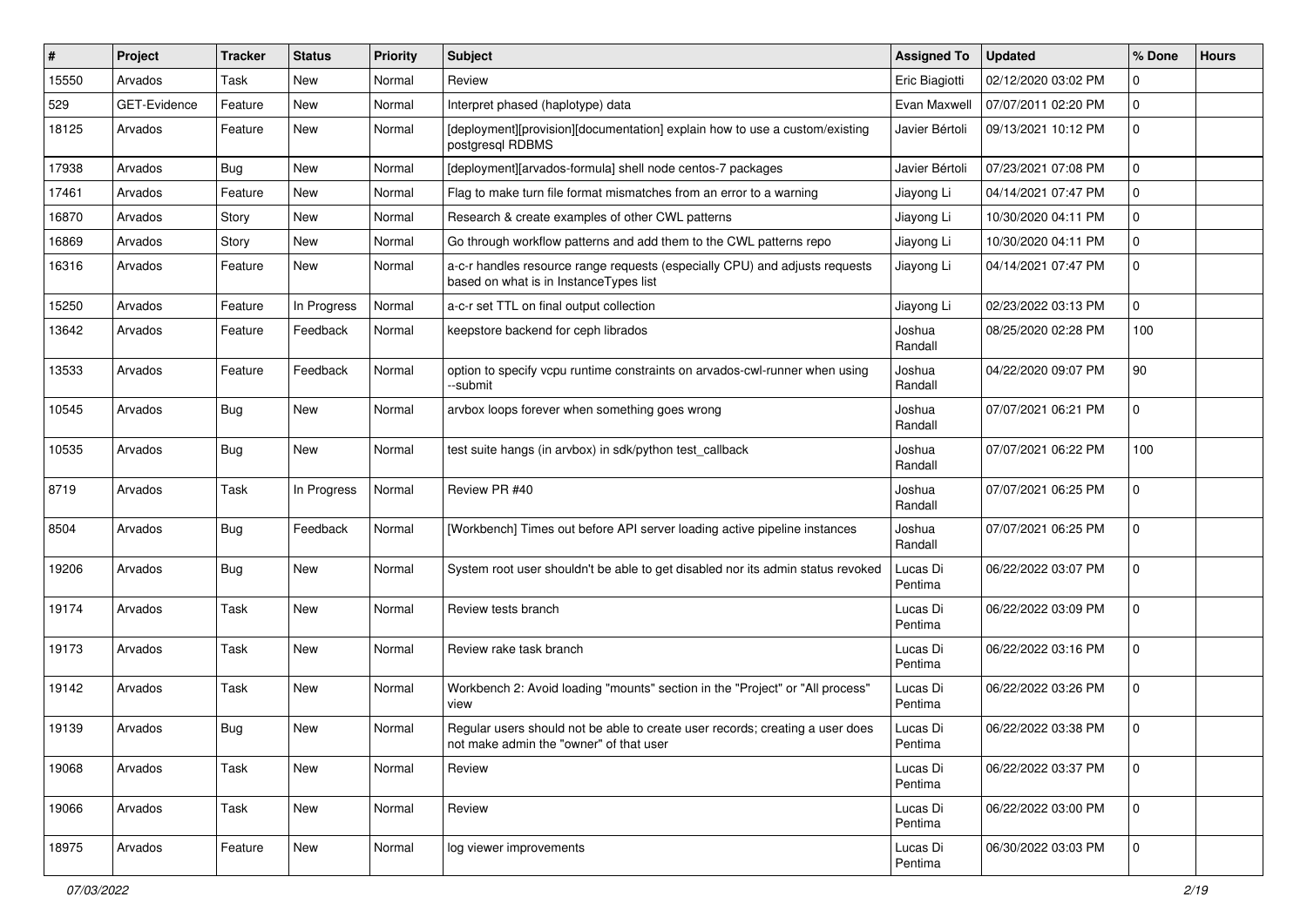| #     | Project                | <b>Tracker</b> | <b>Status</b> | Priority | Subject                                                                     | <b>Assigned To</b>  | <b>Updated</b>                      | % Done      | <b>Hours</b> |
|-------|------------------------|----------------|---------------|----------|-----------------------------------------------------------------------------|---------------------|-------------------------------------|-------------|--------------|
| 18879 | Arvados                | Task           | <b>New</b>    | Normal   | Review                                                                      | Lucas Di<br>Pentima | 06/22/2022 02:56 PM                 | 0           |              |
| 18858 | Arvados                | Feature        | In Progress   | Normal   | sync-users-tool for synchronizing users                                     | Lucas Di<br>Pentima | 06/23/2022 02:37 PM                 | $\mathbf 0$ |              |
| 18697 | Arvados<br>Workbench 2 | <b>Bug</b>     | New           | Normal   | Cypress tests for federated scenarios                                       | Lucas Di<br>Pentima | 06/22/2022 02:55 PM                 | $\mathbf 0$ |              |
| 18615 | Arvados                | Task           | <b>New</b>    | Normal   | Review                                                                      | Lucas Di<br>Pentima | 06/22/2022 02:56 PM                 | $\mathbf 0$ |              |
| 18587 | Arvados<br>Workbench 2 | <b>Bug</b>     | New           | Normal   | "Copy selected into collection" incorrect behavior                          | Lucas Di<br>Pentima | 02/02/2022 04:00 PM                 | $\mathbf 0$ |              |
| 17969 | Arvados                | Support        | New           | Normal   | Investigate plugins for redmine templates                                   | Lucas Di<br>Pentima | 08/31/2021 07:29 PM                 | $\mathbf 0$ |              |
| 17931 | Arvados                | Task           | <b>New</b>    | Normal   | Review                                                                      | Lucas Di<br>Pentima | 08/05/2021 03:27 PM                 | $\mathbf 0$ |              |
| 17326 | Arvados                | <b>Task</b>    | <b>New</b>    | Normal   | Review                                                                      | Lucas Di<br>Pentima | 03/17/2021 03:55 PM                 | $\mathbf 0$ |              |
| 17089 | Arvados                | Task           | <b>New</b>    | Normal   | Review                                                                      | Lucas Di<br>Pentima | 02/02/2021 06:32 PM                 | $\mathbf 0$ |              |
| 16532 | Arvados                | Support        | <b>New</b>    | Normal   | Write a troubleshooting page with debugging advice for configuration issues | Lucas Di<br>Pentima | 08/26/2020 04:11 PM                 | $\mathbf 0$ |              |
| 16510 | Arvados                | Bug            | <b>New</b>    | Normal   | Indirectly trashed item's context menu show editable actions                | Lucas Di<br>Pentima | 02/02/2021 06:33 PM                 | $\mathbf 0$ |              |
| 14953 | Arvados                | Task           | <b>New</b>    | Normal   | Review                                                                      | Lucas Di<br>Pentima | 07/06/2021 09:25 PM                 | $\mathbf 0$ |              |
| 13813 | Arvados                | <b>Bug</b>     | New           | Normal   | [CLI] arv traceback on simple timeout                                       | Lucas Di<br>Pentima | 04/28/2021 03:55 PM                 | $\mathbf 0$ |              |
| 1085  | GET-Evidence           | Feature        | New           | Normal   | Add support for Family Tree DNA (FTDNA) data                                | Madeleine Ball      | 08/16/2012 11:23 AM                 | $\mathbf 0$ |              |
| 1084  | GET-Evidence           | Feature        | <b>New</b>    | Normal   | Add support for deCODE data                                                 | Madeleine Ball      | 08/16/2012 11:20 AM                 | $\mathbf 0$ |              |
| 1080  | <b>GET-Evidence</b>    | Feature        | <b>New</b>    | Normal   | Add non-reference variant counts to metadata                                | Madeleine Ball      | 08/14/2012 05:28 PM                 | 0           |              |
| 17751 | Arvados                | Feature        | <b>New</b>    | Normal   | [arvados-dispatch-cloud] expose rate-limiting condition in metrics          | Nico César          | 06/02/2021 08:02 PM                 | $\mathbf 0$ |              |
| 17327 | Arvados                | Feature        | <b>New</b>    | Normal   | Go codegen for reading/writing CWL                                          | Nico César          | 03/03/2021 06:51 PM                 | 0           |              |
| 16682 | Arvados                | <b>Bug</b>     | <b>New</b>    | Normal   | Missing nodejs should not be a fatal error for submitting a workflow        | Nico César          | 06/07/2021 03:01 PM                 | 0           |              |
| 19233 | Arvados                | Task           | New           | Normal   | Update salt install docs                                                    |                     | Peter Amstutz   06/30/2022 06:30 PM | 0           |              |
| 19215 | Arvados                | <b>Bug</b>     | In Progress   | Normal   | improve multi-node installer experience                                     | Peter Amstutz       | 06/30/2022 06:30 PM                 | 50          |              |
| 19188 | Arvados                | Task           | New           | Normal   | Review                                                                      | Peter Amstutz       | 06/22/2022 02:59 PM                 | 0           |              |
| 19184 | Arvados                | Task           | In Progress   | Normal   | Review 19166-gateway-tunnel                                                 | Peter Amstutz       | 06/24/2022 08:27 PM                 | $\mathbf 0$ |              |
| 19180 | Arvados                | <b>Bug</b>     | New           | Normal   | Document how to create projects                                             | Peter Amstutz       | 06/22/2022 02:59 PM                 | 0           |              |
| 19163 | Arvados                | Task           | New           | Normal   | Write rake task                                                             | Peter Amstutz       | 06/22/2022 03:16 PM                 | 0           |              |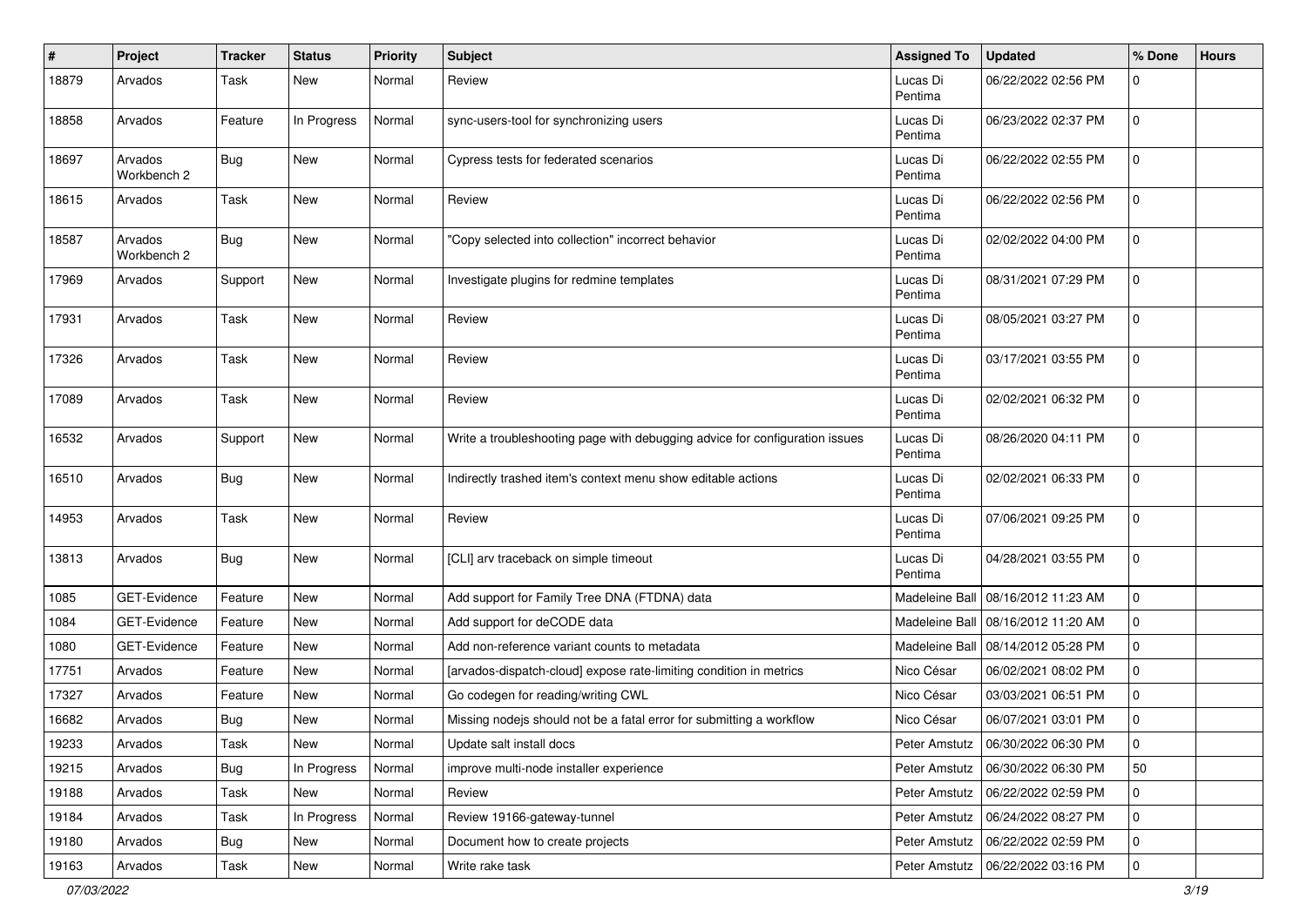| $\pmb{\#}$ | Project | <b>Tracker</b> | <b>Status</b> | Priority | <b>Subject</b>                                                                               | <b>Assigned To</b> | <b>Updated</b>      | % Done         | <b>Hours</b> |
|------------|---------|----------------|---------------|----------|----------------------------------------------------------------------------------------------|--------------------|---------------------|----------------|--------------|
| 19162      | Arvados | Task           | New           | Normal   | Add tests                                                                                    | Peter Amstutz      | 06/22/2022 03:09 PM | 0              |              |
| 19160      | Arvados | Task           | <b>New</b>    | Normal   | Review                                                                                       | Peter Amstutz      | 06/29/2022 04:04 PM | $\overline{0}$ |              |
| 19143      | Arvados | <b>Bug</b>     | In Progress   | Normal   | Display 'Workflow' records in the Project listing                                            | Peter Amstutz      | 06/22/2022 03:09 PM | 33             |              |
| 19121      | Arvados | Task           | New           | Normal   | Review                                                                                       | Peter Amstutz      | 06/22/2022 03:25 PM | 0              |              |
| 19086      | Arvados | Feature        | New           | Normal   | Can provide input JSON/YAML when launching a Workflow as an alternative to<br>the input form | Peter Amstutz      | 06/22/2022 02:53 PM | 0              |              |
| 19065      | Arvados | Task           | New           | Normal   | Review                                                                                       | Peter Amstutz      | 06/22/2022 03:09 PM | $\mathbf 0$    |              |
| 19053      | Arvados | <b>Bug</b>     | New           | Normal   | Update 'Technology' page to link to relevant parts of doc.arvados.org instead of<br>wiki     | Peter Amstutz      | 06/22/2022 03:00 PM | 0              |              |
| 19017      | Arvados | Bug            | New           | Normal   | Release Arvados 2.4.1                                                                        | Peter Amstutz      | 06/22/2022 03:00 PM | 93             |              |
| 19005      | Arvados | Task           | New           | Normal   | Review                                                                                       | Peter Amstutz      | 06/22/2022 03:09 PM | $\overline{0}$ |              |
| 19002      | Arvados | Task           | <b>New</b>    | Normal   | Review                                                                                       | Peter Amstutz      | 06/22/2022 03:17 PM | $\overline{0}$ |              |
| 18999      | Arvados | Task           | <b>New</b>    | Normal   | Review                                                                                       | Peter Amstutz      | 06/22/2022 02:00 PM | 0              |              |
| 18817      | Arvados | Task           | New           | Normal   | review                                                                                       | Peter Amstutz      | 06/22/2022 03:07 PM | 0              |              |
| 18815      | Arvados | Task           | New           | Normal   | Review                                                                                       | Peter Amstutz      | 04/05/2022 02:53 PM | 0              |              |
| 18709      | Arvados | Task           | New           | Normal   | Review                                                                                       | Peter Amstutz      | 06/22/2022 02:55 PM | 0              |              |
| 18650      | Arvados | Task           | New           | Normal   | Design API for helper methods for working with vocabularies                                  | Peter Amstutz      | 01/19/2022 04:52 PM | $\overline{0}$ |              |
| 18613      | Arvados | Task           | New           | Normal   | Review                                                                                       | Peter Amstutz      | 06/08/2022 03:20 PM | 0              |              |
| 18311      | Arvados | <b>Bug</b>     | <b>New</b>    | Normal   | [cwl] test 221 in the 1.2 conformance suite is failing on singularity                        | Peter Amstutz      | 06/22/2022 02:56 PM | 0              |              |
| 18227      | Arvados | Task           | New           | Normal   | Review                                                                                       | Peter Amstutz      | 06/08/2022 03:19 PM | 0              |              |
| 18041      | Arvados | Task           | New           | Normal   | Review                                                                                       | Peter Amstutz      | 06/15/2022 02:35 PM | 0              |              |
| 17919      | Arvados | Task           | New           | Normal   | investigate                                                                                  | Peter Amstutz      | 06/22/2022 02:56 PM | 0              |              |
| 17918      | Arvados | <b>Bug</b>     | New           | Normal   | cwltool 'id' changes packing behavior                                                        | Peter Amstutz      | 06/22/2022 02:56 PM | $\mathbf 0$    |              |
| 17910      | Arvados | Task           | <b>New</b>    | Normal   | investigate                                                                                  | Peter Amstutz      | 01/19/2022 02:17 PM | 0              |              |
| 17909      | Arvados | Task           | <b>New</b>    | Normal   | investigate                                                                                  | Peter Amstutz      | 06/22/2022 02:56 PM | 0              |              |
| 17875      | Arvados | Task           | New           | Normal   | Review                                                                                       | Peter Amstutz      | 06/22/2022 02:56 PM | 0              |              |
| 17536      | Arvados | Task           | New           | Normal   | Review                                                                                       | Peter Amstutz      | 04/28/2021 03:55 PM | $\mathbf 0$    |              |
| 17459      | Arvados | Task           | New           | Normal   | Review                                                                                       | Peter Amstutz      | 02/23/2022 03:13 PM | $\overline{0}$ |              |
| 17456      | Arvados | Task           | New           | Normal   | Review                                                                                       | Peter Amstutz      | 05/04/2022 03:19 PM | 0              |              |
| 17420      | Arvados | Support        | New           | Normal   | Review Lon's cwltool PR                                                                      | Peter Amstutz      | 09/15/2021 03:16 PM | 0              |              |
| 17412      | Arvados | Task           | <b>New</b>    | Normal   | Review                                                                                       | Peter Amstutz      | 05/26/2021 04:42 PM | 0              |              |
| 17410      | Arvados | Task           | New           | Normal   | Review                                                                                       | Peter Amstutz      | 03/03/2021 06:51 PM | 0              |              |
| 17368      | Arvados | Task           | Feedback      | Normal   | 10. Deploy RC to su92l                                                                       | Peter Amstutz      | 03/03/2021 06:03 PM | $\mathbf 0$    |              |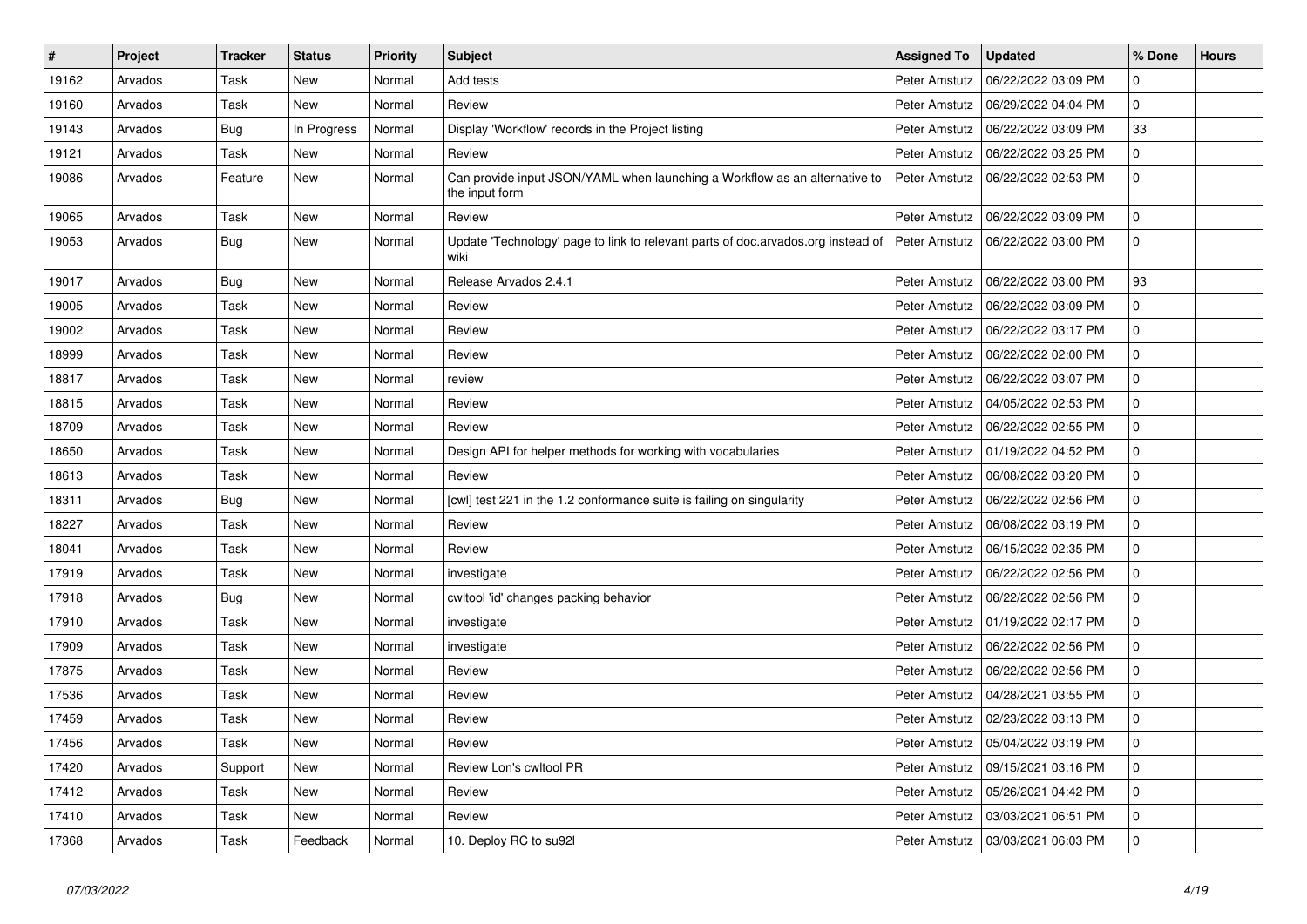| ∦     | Project | <b>Tracker</b> | <b>Status</b> | Priority | <b>Subject</b>                                                                                                        | <b>Assigned To</b> | <b>Updated</b>                      | % Done         | <b>Hours</b> |
|-------|---------|----------------|---------------|----------|-----------------------------------------------------------------------------------------------------------------------|--------------------|-------------------------------------|----------------|--------------|
| 17320 | Arvados | Support        | New           | Normal   | Explain what additonal configuration is needed for provision.sh to go to<br>production                                | Peter Amstutz      | 05/26/2021 04:42 PM                 | 0              |              |
| 17274 | Arvados | Story          | New           | Normal   | Add "viewer.commonwl.org" DNS alias                                                                                   | Peter Amstutz      | 02/24/2021 07:45 PM                 | $\mathbf 0$    |              |
| 17073 | Arvados | Bug            | New           | Normal   | Permission links originating from users should only update that user                                                  | Peter Amstutz      | 02/02/2021 06:32 PM                 | 0              |              |
| 16964 | Arvados | Task           | <b>New</b>    | Normal   | Review                                                                                                                | Peter Amstutz      | 07/15/2021 06:55 PM                 | $\mathbf 0$    |              |
| 16881 | Arvados | Task           | <b>New</b>    | Normal   | Review                                                                                                                | Peter Amstutz      | 03/17/2021 03:58 PM                 | 0              |              |
| 16879 | Arvados | Task           | New           | Normal   | Review                                                                                                                | Peter Amstutz      | 09/23/2020 04:27 PM                 | 0              |              |
| 16768 | Arvados | Task           | New           | Normal   | Review                                                                                                                | Peter Amstutz      | 08/26/2020 08:17 PM                 | 0              |              |
| 16673 | Arvados | Support        | New           | Normal   | Document using OpenID Connect support for AAI                                                                         | Peter Amstutz      | 01/19/2021 06:29 PM                 | 0              |              |
| 16583 | Arvados | Feature        | In Progress   | Normal   | Can programmatically distinguish between final outputs (results of top-level<br>containers) and intermediate outputs. | Peter Amstutz      | 06/22/2022 03:16 PM                 | 33             |              |
| 16537 | Arvados | Task           | New           | Normal   | Review                                                                                                                | Peter Amstutz      | 08/26/2020 04:11 PM                 | 0              |              |
| 16414 | Arvados | Task           | New           | Normal   | Review                                                                                                                | Peter Amstutz      | 05/06/2020 04:09 PM                 | 0              |              |
| 16355 | Arvados | Task           | New           | Normal   | Review                                                                                                                | Peter Amstutz      | 06/17/2020 03:48 PM                 | 0              |              |
| 16271 | Arvados | Task           | <b>New</b>    | Normal   | Review                                                                                                                | Peter Amstutz      | 03/25/2020 03:21 PM                 | 0              |              |
| 15753 | Arvados | Task           | In Progress   | Normal   | Review 15660-aws-spot-doc                                                                                             | Peter Amstutz      | 10/29/2019 08:43 PM                 | 0              |              |
| 15666 | Arvados | Task           | <b>New</b>    | Normal   | Review                                                                                                                | Peter Amstutz      | 07/06/2021 09:25 PM                 | 0              |              |
| 15553 | Arvados | Task           | <b>New</b>    | Normal   | Review                                                                                                                | Peter Amstutz      | 07/06/2021 09:12 PM                 | 0              |              |
| 15263 | Arvados | Task           | In Progress   | Normal   | Review 14931-custom-tags                                                                                              | Peter Amstutz      | 06/03/2019 03:41 PM                 | 0              |              |
| 14954 | Arvados | Task           | New           | Normal   | Review                                                                                                                | Peter Amstutz      | 07/06/2021 09:09 PM                 | 0              |              |
| 14948 | Arvados | Task           | In Progress   | Normal   | Update install docs                                                                                                   | Peter Amstutz      | 07/06/2021 09:25 PM                 | 0              |              |
| 14693 | Arvados | Bug            | In Progress   | Normal   | [arvbox] runsv fatal: unable to lock supervise/lock                                                                   | Peter Amstutz      | 05/12/2019 09:29 PM                 | 0              |              |
| 13766 | Arvados | Bug            | In Progress   | Normal   | [API] bug in libyaml / Pysch used by API server to parse yaml                                                         | Peter Amstutz      | 07/06/2021 09:26 PM                 | 50             |              |
| 13351 | Arvados | Bug            | In Progress   | Normal   | Benchmark container_request creation and see if there are opportunities for<br>optimization                           | Peter Amstutz      | 07/06/2021 09:14 PM                 | 0              |              |
| 13343 | Arvados | Bug            | In Progress   | Normal   | arvbox warn if running as root or on OS X                                                                             | Peter Amstutz      | 07/06/2021 09:14 PM                 | 100            |              |
| 13289 | Arvados | Task           | New           | Normal   | Investigate                                                                                                           | Peter Amstutz      | 07/06/2021 09:14 PM                 | 0              |              |
| 13096 | Arvados | Story          | New           | Normal   | Investigate packrat to lock down R package dependencies                                                               | Peter Amstutz      | 07/06/2021 09:15 PM                 | 0              |              |
| 12990 | Arvados | Bug            | In Progress   | Normal   | [FUSE] Access shared/ is inefficient                                                                                  |                    | Peter Amstutz   07/06/2021 09:22 PM | 0              |              |
| 12609 | Arvados | Task           | New           | Normal   | Diagnose                                                                                                              |                    | Peter Amstutz   09/12/2018 04:55 PM | 0              |              |
| 12588 | Arvados | Task           | In Progress   | Normal   | Review                                                                                                                |                    | Peter Amstutz   07/06/2021 09:11 PM | $\overline{0}$ |              |
| 12527 | Arvados | Story          | New           | Normal   | [Composer] Refactor to separate vendor-specific pieces and all them to be<br>replaced                                 |                    | Peter Amstutz   07/06/2021 09:11 PM | $\overline{0}$ |              |
| 12067 | Arvados | Task           | New           | Normal   | Instrumentation                                                                                                       |                    | Peter Amstutz   07/06/2021 09:21 PM | $\overline{0}$ |              |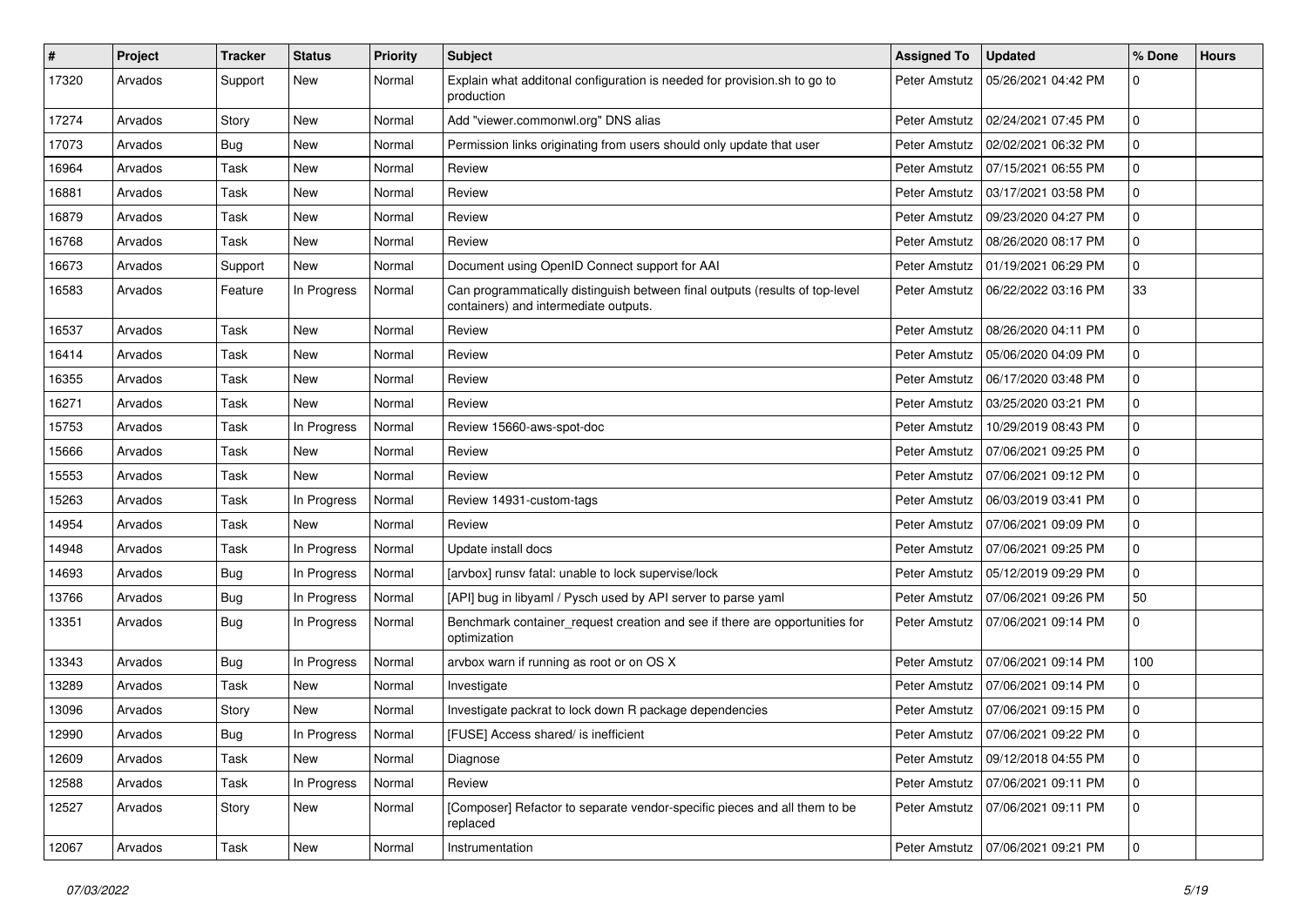| $\vert$ # | Project  | <b>Tracker</b> | <b>Status</b> | Priority | <b>Subject</b>                                                                          | <b>Assigned To</b>  | <b>Updated</b>                      | % Done      | <b>Hours</b> |
|-----------|----------|----------------|---------------|----------|-----------------------------------------------------------------------------------------|---------------------|-------------------------------------|-------------|--------------|
| 8462      | Arvados  | Task           | In Progress   | Normal   | Review 8388-events-terminate                                                            | Peter Amstutz       | 07/07/2021 06:25 PM                 | 0           |              |
| 3257      | Arvados  | Bug            | In Progress   | Normal   | [Workbench] Hard to find user agreement after it has been signed                        | Phil Hodgson        | 08/01/2014 02:56 PM                 | 67          |              |
| 2984      | Tapestry | Feature        | New           | Normal   | hard-code link to personalgenomes.org/people                                            | Phil Hodgson        | 06/06/2014 09:31 AM                 | 0           |              |
| 2980      | Tapestry | Bug            | New           | Normal   | attempting to authorize a disabled page should not redirect                             | Phil Hodgson        | 06/06/2014 08:49 AM                 | 0           |              |
| 2966      | Tapestry | Task           | <b>New</b>    | Normal   | Consider a section option for Absolute Pitch Survey                                     | Phil Hodgson        | 06/04/2014 12:59 PM                 | 0           |              |
| 2850      | Tapestry | Story          | New           | Normal   | Comprehensive "Sectioning" of Tapestry                                                  | Phil Hodgson        | 06/20/2014 05:24 PM                 | 33          |              |
| 2552      | Tapestry | Story          | New           | Normal   | Configurable mini-consent form and validations                                          | Phil Hodgson        | 06/10/2014 10:28 AM                 | 0           |              |
| 2544      | Tapestry | Story          | <b>New</b>    | Normal   | The "site override" feature is tested                                                   | Phil Hodgson        | 04/07/2014 01:02 PM                 | 0           |              |
| 2427      | Tapestry | Task           | New           | Normal   | write functional tests                                                                  | Phil Hodgson        | 03/24/2014 01:16 PM                 | 0           |              |
| 2426      | Tapestry | Task           | <b>New</b>    | Normal   | write unit tests                                                                        | Phil Hodgson        | 03/24/2014 01:16 PM                 | 0           |              |
| 2425      | Tapestry | Task           | New           | Normal   | write functional tests                                                                  | Phil Hodgson        | 06/30/2014 02:27 PM                 | 0           |              |
| 2424      | Tapestry | Task           | New           | Normal   | write unit tests                                                                        | Phil Hodgson        | 06/30/2014 02:27 PM                 | 0           |              |
| 10740     | Arvados  | Task           | In Progress   | Normal   | Review 10705-state-transition-error                                                     | Radhika<br>Chippada | 07/07/2021 06:21 PM                 | $\mathbf 0$ |              |
| 9044      | Arvados  | Story          | New           | Normal   | [Crunch2] [Workbench] Browse and show tools using the GA4GH tool registry<br><b>API</b> | Radhika<br>Chippada | 02/06/2020 06:51 PM                 | 0           |              |
| 19222     | Arvados  | Story          | <b>New</b>    | Normal   | Planning for user guide rewrite                                                         | Sarah<br>Zaranek    | 06/29/2022 02:54 PM                 | 0           |              |
| 17168     | Arvados  | Bug            | In Progress   | Normal   | Add some basic documentation about wb2 to user guide                                    | Sarah<br>Zaranek    | 11/30/2020 09:28 PM                 | 0           |              |
| 16501     | Arvados  | Task           | Feedback      | Normal   | 9. Run bam-to-vcf pipeline on playground                                                | Sarah<br>Zaranek    | 06/10/2020 09:25 PM                 | $\mathbf 0$ |              |
| 16062     | Arvados  | Support        | New           | Normal   | Record demo videos                                                                      | Sarah<br>Zaranek    | 03/29/2021 02:01 PM                 | 0           |              |
| 16058     | Arvados  | Support        | In Progress   | Normal   | dev.arvados.org wiki                                                                    | Sarah<br>Zaranek    | 03/17/2021 03:58 PM                 | $\mathbf 0$ |              |
| 16055     | Arvados  | Support        | New           | Normal   | User guide updated                                                                      | Sarah<br>Zaranek    | 06/17/2020 04:50 PM                 | 0           |              |
| 19187     | Arvados  | Task           | In Progress   | Normal   | Review 19079-dual-mode-nav-links                                                        |                     | Stephen Smith   06/23/2022 06:17 PM | $\mathbf 0$ |              |
| 19117     | Arvados  | Task           | New           | Normal   | Review                                                                                  |                     | Stephen Smith   06/22/2022 02:53 PM | 0           |              |
| 19079     | Arvados  | Feature        | In Progress   | Normal   | Need to be able to open links from advance search in new tab                            |                     | Stephen Smith   06/23/2022 08:12 PM | $\mathbf 0$ |              |
| 19064     | Arvados  | Task           | New           | Normal   | Review                                                                                  |                     | Stephen Smith   06/22/2022 03:00 PM | $\mathbf 0$ |              |
| 19000     | Arvados  | Task           | New           | Normal   | Review                                                                                  |                     | Stephen Smith   06/22/2022 01:58 PM | $\mathbf 0$ |              |
| 18979     | Arvados  | Bug            | In Progress   | Normal   | Missing VM login, user names not rendered                                               |                     | Stephen Smith   06/22/2022 03:09 PM | 0           |              |
| 18968     | Arvados  | Story          | New           | Normal   | Should be able to pick directories within collections                                   |                     | Stephen Smith   06/22/2022 02:59 PM | 0           |              |
| 16073     | Arvados  | Feature        | In Progress   | Normal   | [Process view] Panels for inputs and outputs                                            |                     | Stephen Smith   06/22/2022 03:17 PM | 0           |              |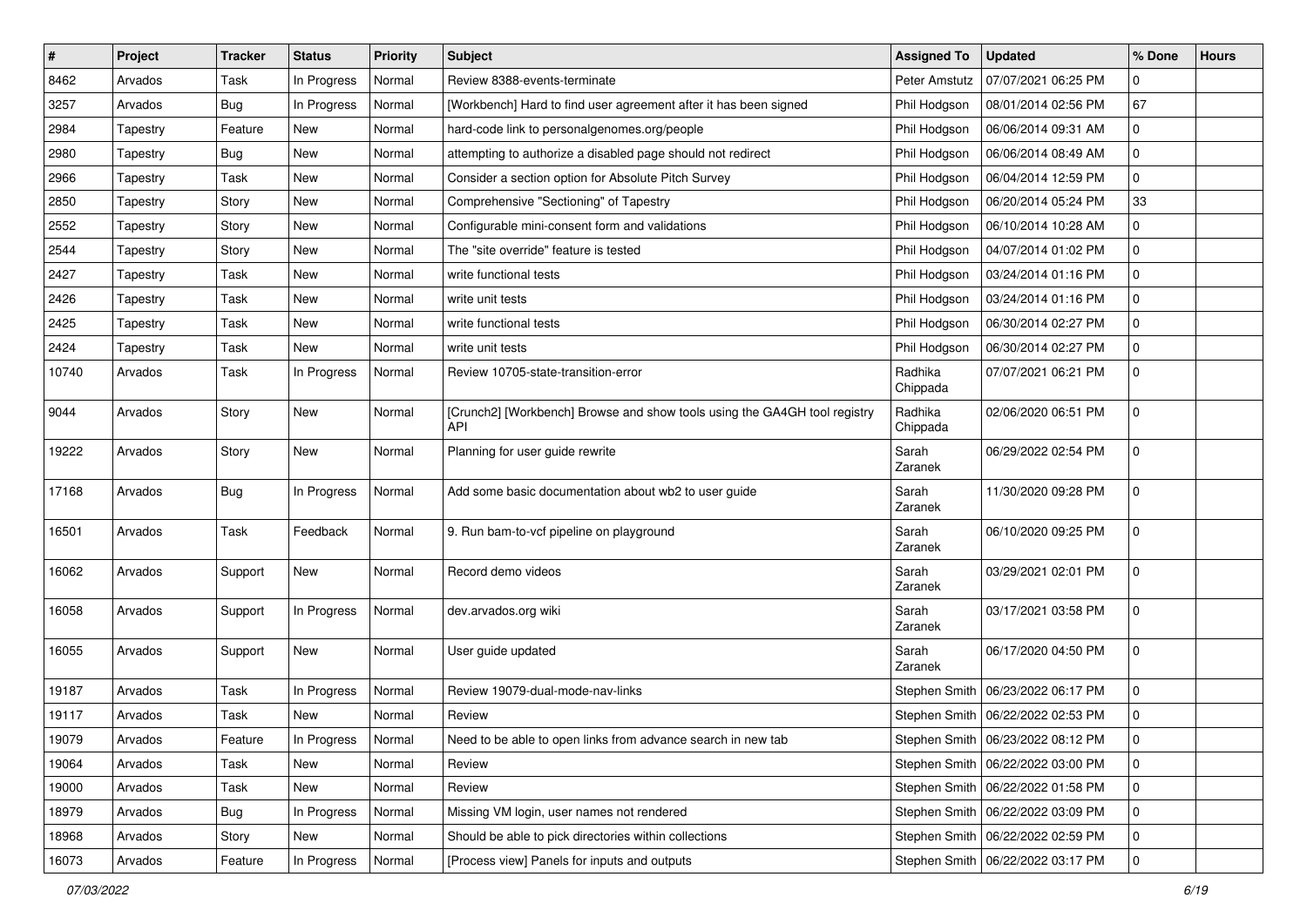| $\sharp$ | Project | <b>Tracker</b> | <b>Status</b> | Priority | Subject                                                                                          | <b>Assigned To</b> | <b>Updated</b>      | % Done      | <b>Hours</b> |
|----------|---------|----------------|---------------|----------|--------------------------------------------------------------------------------------------------|--------------------|---------------------|-------------|--------------|
| 16070    | Arvados | Feature        | New           | Normal   | [Process view] Process command line view mangled with backslash quoting, no  <br>line breaks     | Stephen Smith      | 06/22/2022 02:59 PM | 0           |              |
| 19235    | Arvados | Feature        | In Progress   | Normal   | arvados-client diagnostics cmd should load host/token from config file if<br>available           | Tom Clegg          | 07/01/2022 03:04 PM | 0           |              |
| 19234    | Arvados | Bug            | <b>New</b>    | Normal   | New keepstore s3 driver needs non-empty "region" to work with GCP                                | Tom Clegg          | 07/01/2022 01:59 PM | $\mathbf 0$ |              |
| 19211    | Arvados | Task           | New           | Normal   | Review                                                                                           | Tom Clegg          | 06/22/2022 03:38 PM | 0           |              |
| 19209    | Arvados | Task           | New           | Normal   | Review                                                                                           | Tom Clegg          | 06/22/2022 03:39 PM | 0           |              |
| 19207    | Arvados | Task           | New           | Normal   | Review                                                                                           | Tom Clegg          | 06/22/2022 03:38 PM | 0           |              |
| 19192    | Arvados | <b>Bug</b>     | In Progress   | Normal   | WebDAVCache not performing as expected for S3 requests                                           | Tom Clegg          | 06/22/2022 03:15 PM | 100         |              |
| 19191    | Arvados | Task           | New           | Normal   | Review                                                                                           | Tom Clegg          | 06/22/2022 02:59 PM | 0           |              |
| 19166    | Arvados | Feature        | In Progress   | Normal   | Container shell support for SLURM and LSF dispatchers                                            | Tom Clegg          | 07/01/2022 06:37 PM | 0           |              |
| 19081    | Arvados | Bug            | In Progress   | Normal   | Possible bug passing cmd line arguments with spaces to singularity                               | Tom Clegg          | 06/28/2022 04:46 PM | 100         |              |
| 18512    | Arvados | Task           | In Progress   | Normal   | Review 18488-nonblocking-advisory-lock                                                           | Tom Clegg          | 12/02/2021 04:59 PM | 0           |              |
| 18291    | Arvados | Task           | In Progress   | Normal   | Review 18287-external-url-defaults                                                               | Tom Clegg          | 10/22/2021 07:19 PM | 0           |              |
| 17805    | Arvados | Feature        | In Progress   | Normal   | [fuse] access containers and container_requests through by_id directory in<br>sitefs             | Tom Clegg          | 12/08/2021 07:44 PM | 0           |              |
| 17699    | Arvados | Story          | In Progress   | Normal   | Design new keepstore internal architecture that supports efficient streaming &<br>range requests | Tom Clegg          | 09/28/2021 07:41 PM | 0           |              |
| 17669    | Arvados | Task           | In Progress   | Normal   | Review                                                                                           | Tom Clegg          | 12/07/2021 12:47 AM | $\mathbf 0$ |              |
| 17556    | Arvados | Task           | In Progress   | Normal   | Review 16997-sort-config-for-diff                                                                | Tom Clegg          | 04/28/2021 03:32 PM | 0           |              |
| 17472    | Arvados | Story          | In Progress   | Normal   | Architecture for displaying container metrics in workbench                                       | Tom Clegg          | 12/16/2021 04:29 PM | 0           |              |
| 17344    | Arvados | Story          | New           | Normal   | [boot] Make arvados-server-easy package suitable for demo use case                               | Tom Clegg          | 07/06/2021 09:12 PM | 0           |              |
| 17209    | Arvados | Feature        | In Progress   | Normal   | Controller forwards web requests to crunch worker nodes                                          | Tom Clegg          | 05/11/2021 07:10 PM | 0           |              |
| 17185    | Arvados | Feature        | New           | Normal   | [adc] add broken node metrics                                                                    | Tom Clegg          | 04/28/2021 01:37 PM | 0           |              |
| 16888    | Arvados | <b>Bug</b>     | In Progress   | Normal   | Federate container token cannot access resources on other clusters                               | Tom Clegg          | 07/01/2022 03:07 PM | 0           |              |
| 16764    | Arvados | Task           | <b>New</b>    | Normal   | Review                                                                                           | Tom Clegg          | 01/19/2021 06:29 PM | $\mathbf 0$ |              |
| 16552    | Arvados | Story          | In Progress   | Normal   | "arvados-server init" can get TLS certificates from Let's Encrypt                                | Tom Clegg          | 06/29/2022 05:55 PM | 0           |              |
| 16546    | Arvados | Task           | <b>New</b>    | Normal   | Review                                                                                           | Tom Clegg          | 07/06/2021 09:11 PM | 0           |              |
| 16322    | Arvados | Task           | In Progress   | Normal   | Review 16048-reload-config                                                                       | Tom Clegg          | 04/15/2020 02:23 PM | 0           |              |
| 16161    | Arvados | Feature        | New           | Normal   | easy aggregate metrics with prometheus                                                           | Tom Clegg          | 09/09/2020 05:33 PM | 0           |              |
| 15912    | Arvados | Task           | New           | Normal   | Review                                                                                           | Tom Clegg          | 07/06/2021 09:12 PM | $\mathbf 0$ |              |
| 15505    | Arvados | Task           | New           | Normal   | Review                                                                                           | Tom Clegg          | 07/06/2021 09:12 PM | $\mathbf 0$ |              |
| 15459    | Arvados | Task           | In Progress   | Normal   | Review 15003-real-configs-flagged-unknown                                                        | Tom Clegg          | 07/10/2019 08:56 PM | 0           |              |
| 13388    | Arvados | Feature        | New           | Normal   | [Epic] Zero-downtime upgrade                                                                     | Tom Clegg          | 07/06/2021 09:10 PM | $\mathbf 0$ |              |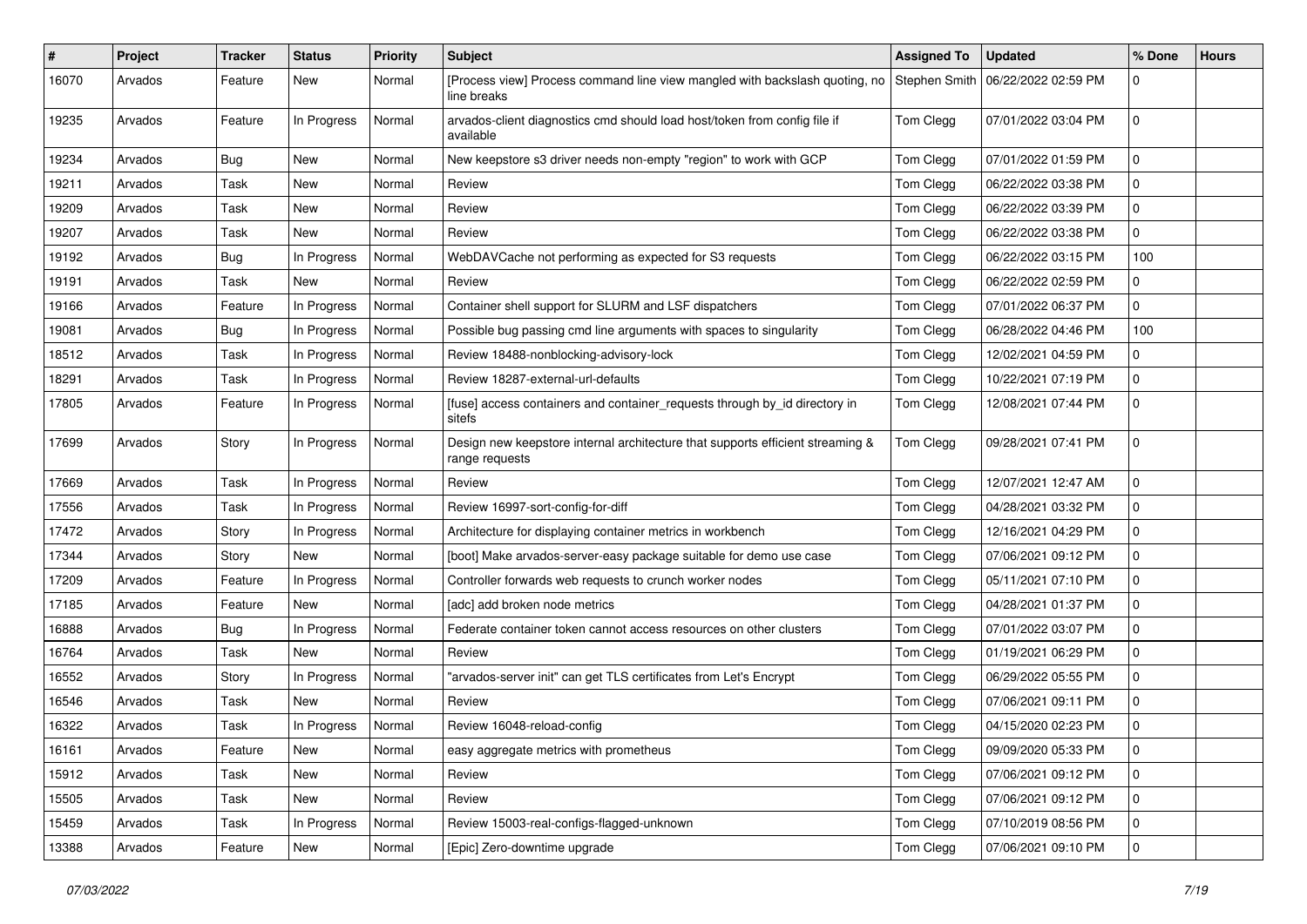| #     | Project  | <b>Tracker</b> | <b>Status</b> | Priority | <b>Subject</b>                                                                                                         | <b>Assigned To</b> | <b>Updated</b>      | % Done         | <b>Hours</b> |
|-------|----------|----------------|---------------|----------|------------------------------------------------------------------------------------------------------------------------|--------------------|---------------------|----------------|--------------|
| 13355 | Arvados  | Task           | <b>New</b>    | Normal   | Review                                                                                                                 | Tom Clegg          | 02/12/2020 04:31 PM | 0              |              |
| 12308 | Arvados  | Story          | In Progress   | Normal   | [FUSE] Golang-based fuse driver                                                                                        | Tom Clegg          | 10/07/2020 02:13 AM | 100            |              |
| 11679 | Arvados  | <b>Bug</b>     | <b>New</b>    | Normal   | [Workbench] Logs containers with undefined exit code                                                                   | Tom Clegg          | 07/06/2021 09:22 PM | 0              |              |
| 11571 | Arvados  | Task           | <b>New</b>    | Normal   | Review                                                                                                                 | Tom Clegg          | 07/06/2021 09:17 PM | 0              |              |
| 11460 | Arvados  | Bug            | In Progress   | Normal   | [SDK] avoid interfering with socket open/close - use pycurl sockoptfunction<br>instead of opensocketfunction           | Tom Clegg          | 07/06/2021 09:23 PM | $\overline{0}$ |              |
| 11183 | Arvados  | Feature        | In Progress   | Normal   | [Deployment] Use consul to report health of services/components                                                        | Tom Clegg          | 07/06/2021 09:11 PM | 0              |              |
| 10073 | Arvados  | Task           | <b>New</b>    | Normal   | <b>Transition plan</b>                                                                                                 | Tom Clegg          | 07/07/2021 06:23 PM | 0              |              |
| 10046 | Arvados  | Task           | <b>New</b>    | Normal   | rails systemd unit or nginx config                                                                                     | Tom Clegg          | 07/07/2021 06:23 PM | $\overline{0}$ |              |
| 9541  | Arvados  | Feature        | In Progress   | Normal   | [Keep] Handle HEAD requests without allocating a data buffer                                                           | Tom Clegg          | 01/29/2020 03:10 PM | 0              |              |
| 9158  | Arvados  | Task           | <b>New</b>    | Normal   | Skip expensive setup/teardown, too                                                                                     | Tom Clegg          | 07/07/2021 06:25 PM | 0              |              |
| 9103  | Arvados  | Task           | In Progress   | Normal   | Skip collection performance tests in Python SDK suite                                                                  | Tom Clegg          | 07/07/2021 06:25 PM | 0              |              |
| 9026  | Tapestry | Task           | New           | Normal   | Retrieve coverage metadata from get-evidence jobs                                                                      | Tom Clegg          | 04/20/2016 08:19 PM | $\overline{0}$ |              |
| 9017  | Arvados  | Feature        | In Progress   | Normal   | [Tests] Make slow tests optional (e.g., run-tests.sh --short)                                                          | Tom Clegg          | 07/07/2021 06:25 PM | 60             |              |
| 8796  | Tapestry | Task           | <b>New</b>    | Normal   | Poll arvados for finished pipelines, resolve/reject relevant ArvadosJob                                                | Tom Clegg          | 03/24/2016 06:48 PM | 0              |              |
| 8794  | Tapestry | Task           | <b>New</b>    | Normal   | Notify user that transfer has been initiated                                                                           | Tom Clegg          | 03/24/2016 06:47 PM | 0              |              |
| 8707  | Tapestry | Feature        | In Progress   | Normal   | Arvados job: download data from remote site into Keep                                                                  | Tom Clegg          | 05/06/2019 05:04 PM | 100            |              |
| 8697  | Tapestry | Feature        | In Progress   | Normal   | Check for finished download/processing jobs                                                                            | Tom Clegg          | 03/24/2016 06:48 PM | 0              |              |
| 8689  | Tapestry | Feature        | In Progress   | Normal   | Trigger an arvados job to retrieve the data and import it into Keep                                                    | Tom Clegg          | 04/21/2016 02:21 PM | 88             |              |
| 8126  | Arvados  | Task           | New           | Normal   | Review                                                                                                                 | Tom Clegg          | 07/07/2021 06:27 PM | 0              |              |
| 6924  | Tapestry | <b>Bug</b>     | In Progress   | Normal   | Google survey participation link should work for newly created surveys, too                                            | Tom Clegg          | 08/06/2015 07:04 PM | 0              |              |
| 6915  | Tapestry | Task           | <b>New</b>    | Normal   | review 6914-prepopulate-twin-recontact-fields-when-reconsenting                                                        | Tom Clegg          | 08/05/2015 09:38 PM | 0              |              |
| 6127  | Arvados  | Task           | <b>New</b>    | Normal   | Preserve template goal through login->UA->profile->back-to-work process, and<br>then convert template to instance goal | Tom Clegg          | 07/07/2021 06:29 PM | 0              |              |
| 6126  | Arvados  | Task           | <b>New</b>    | Normal   | Decide URL and advice for appropriate next step when in "pipeline goal" mode                                           | Tom Clegg          | 07/07/2021 06:29 PM | 0              |              |
| 6125  | Arvados  | Task           | <b>New</b>    | Normal   | Enter goal mode when hitting Run on a pipeline template                                                                | Tom Clegg          | 07/07/2021 06:29 PM | 0              |              |
| 6124  | Arvados  | Task           | <b>New</b>    | Normal   | Add "goal mode" infrastructure                                                                                         | Tom Clegg          | 07/07/2021 06:29 PM | 0              |              |
| 5938  | Arvados  | Task           | New           | Normal   | Handle normal container startup and shutdown races without logging an<br>error/notice or missing the first interval    | Tom Clegg          | 07/07/2021 06:30 PM | $\overline{0}$ |              |
| 5862  | Arvados  | Task           | New           | Normal   | Fill in component params from pipeline params in a-r-p-i                                                               | Tom Clegg          | 02/14/2017 08:00 PM | 0              |              |
| 5861  | Arvados  | Task           | <b>New</b>    | Normal   | Allow editing pipeline parameters in workbench                                                                         | Tom Clegg          | 02/14/2017 08:00 PM | 0              |              |
| 5860  | Arvados  | Task           | <b>New</b>    | Normal   | Provide detail about expected information/presentation                                                                 | Tom Clegg          | 07/06/2021 09:26 PM | 0              |              |
| 5853  | Arvados  | Task           | <b>New</b>    | Normal   | Document pipeline parameters API                                                                                       | Tom Clegg          | 02/14/2017 08:00 PM | 0              |              |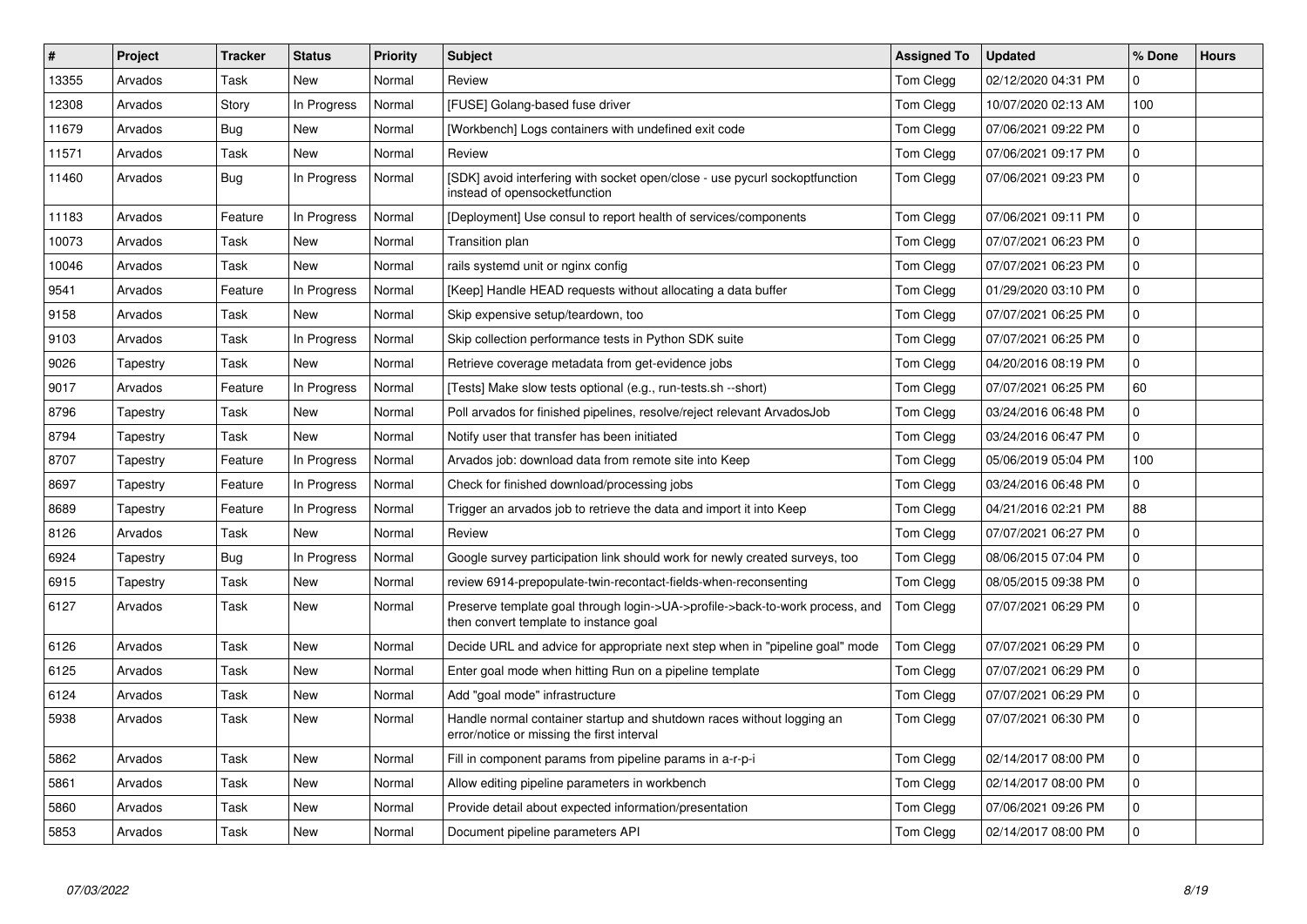| $\#$ | Project             | <b>Tracker</b> | <b>Status</b> | <b>Priority</b> | <b>Subject</b>                                                                                      | <b>Assigned To</b> | <b>Updated</b>      | % Done      | <b>Hours</b> |
|------|---------------------|----------------|---------------|-----------------|-----------------------------------------------------------------------------------------------------|--------------------|---------------------|-------------|--------------|
| 5560 | Arvados             | Bug            | New           | Normal          | [DRAFT] [API] Good API for accessing the old_ and new_attributes in Logs<br>table properties column | Tom Clegg          | 07/07/2021 06:30 PM | 0           |              |
| 5523 | Arvados             | <b>Bug</b>     | New           | Normal          | [Crunch] crunchstat should not report errors during normal timing races                             | Tom Clegg          | 07/07/2021 06:30 PM | 50          |              |
| 5454 | Arvados             | Task           | New           | Normal          | Prototype keep-to-s3 gateway                                                                        | Tom Clegg          | 02/13/2019 06:04 PM | 0           |              |
| 4611 | Arvados             | Task           | <b>New</b>    | Normal          | Update doc to match current plans                                                                   | Tom Clegg          | 03/09/2017 09:54 PM | 0           |              |
| 4456 | Arvados             | Feature        | New           | Normal          | [Workbench] Provide more feedback about when a queued job is likely to start.                       | Tom Clegg          | 07/06/2021 09:26 PM | 0           |              |
| 3304 | Arvados             | Story          | New           | Normal          | [Workbench] Add checkboxes to multi-type chooser modal to filter by object<br>type                  | Tom Clegg          | 08/27/2014 07:05 AM | 0           |              |
| 3192 | Arvados             | Task           | New           | Normal          | Clarify requirements/implementation                                                                 | Tom Clegg          | 03/09/2017 09:35 PM | 0           |              |
| 3189 | Arvados             | Task           | New           | Normal          | [Blocker] Clarify design/requirements                                                               | Tom Clegg          | 10/03/2014 04:52 PM | 0           |              |
| 1490 | GET-Evidence        | Support        | New           | Normal          | <b>GeneTests</b>                                                                                    | Tom Clegg          | 08/27/2013 01:29 AM | 0           |              |
| 1471 | Tapestry            | <b>Bug</b>     | New           | Normal          | Researcher > Kits table content loads very slowly                                                   | Tom Clegg          | 10/28/2013 04:46 PM | 0           |              |
| 1104 | <b>GET-Evidence</b> | Bug            | <b>New</b>    | Normal          | Division by zero warning when computing progress percentage                                         | Tom Clegg          | 08/18/2012 06:45 PM | 0           |              |
| 925  | <b>GET-Evidence</b> | Feature        | In Progress   | Normal          | Add EVS frequency data                                                                              | Tom Clegg          | 05/16/2012 03:30 PM | 0           |              |
| 519  | GET-Evidence        | Feature        | New           | Normal          | Use "BED" / "BED Detail" format instead of GFF                                                      | Tom Clegg          | 02/16/2011 02:53 PM | 0           |              |
| 518  | GET-Evidence        | Bug            | New           | Normal          | Handle "data set is no longer public" during import genomes                                         | Tom Clegg          | 02/16/2011 02:54 PM | 0           |              |
| 517  | <b>GET-Evidence</b> | Feature        | New           | Normal          | Genome links should indicate which data set(s) actually support the variant call                    | Tom Clegg          | 02/15/2011 03:17 PM | 0           |              |
| 515  | <b>GET-Evidence</b> | Bug            | New           | Normal          | 'Undefined' notices                                                                                 | Tom Clegg          | 02/15/2011 03:17 PM | 0           |              |
| 514  | GET-Evidence        | Bug            | New           | Normal          | ereg Deprecated in PHP 5.3.0                                                                        | Tom Clegg          | 02/15/2011 03:17 PM | 0           |              |
| 509  | GET-Evidence        | Bug            | New           | Normal          | Clean up runt variants imported by PharmGKB                                                         | Tom Clegg          | 02/16/2011 02:54 PM | 0           |              |
| 507  | <b>GET-Evidence</b> | Feature        | New           | Normal          | Report of insufficiently evaluated variants meeting autoscore thresholds                            | Tom Clegg          | 02/16/2011 02:54 PM | 0           |              |
| 506  | GET-Evidence        | Bug            | New           | Normal          | Standardize gene names (correctly)                                                                  | Tom Clegg          | 02/16/2011 02:45 PM | 0           |              |
| 503  | GET-Evidence        | Bug            | New           | Normal          | Import aachanges starting with termination (eg. METTL8-X379R)                                       | Tom Clegg          | 02/15/2011 03:17 PM | 0           |              |
| 502  | GET-Evidence        | Feature        | New           | Normal          | Update PGP2,3,5,7,8,10 on snp.med and evidence.PG                                                   | Tom Clegg          | 02/16/2011 02:55 PM | 0           |              |
| 501  | GET-Evidence        | Feature        | New           | Normal          | GWAS - mark existing "not reviewed" variants as "pathogenic"                                        | Tom Clegg          | 02/16/2011 02:55 PM | 0           |              |
| 500  | GET-Evidence        | Bug            | New           | Normal          | Trait-o-matic GET-E importer "AttributeError: 'tuple' object has no attribute<br>'remove'"          | Tom Clegg          | 11/07/2012 10:46 AM | 0           |              |
| 499  | GET-Evidence        | Feature        | New           | Normal          | Merge rsids and AA-variant pages                                                                    | Tom Clegg          | 02/16/2011 02:55 PM | 0           |              |
| 498  | GET-Evidence        | Feature        | New           | Normal          | Show nucleotide positions for all dbSNP-keyed variants                                              | Tom Clegg          | 02/16/2011 02:56 PM | $\mathbf 0$ |              |
| 495  | GET-Evidence        | Bug            | New           | Normal          | Allele frequency missing for rs41281314                                                             | Tom Clegg          | 02/15/2011 03:17 PM | $\mathbf 0$ |              |
| 494  | GET-Evidence        | Bug            | New           | Normal          | Warning about automatic logout                                                                      | Tom Clegg          | 02/16/2011 02:58 PM | 0           |              |
| 493  | GET-Evidence        | Feature        | New           | Normal          | Variant and Gene Removal                                                                            | Tom Clegg          | 02/15/2011 03:17 PM | 0           |              |
| 490  | GET-Evidence        | Feature        | In Progress   | Normal          | Classify web-hits as relevant/not-relevant                                                          | Tom Clegg          | 09/01/2011 07:16 PM | 80          |              |
| 488  | GET-Evidence        | Feature        | New           | Normal          | Allow non-nsSNP variants                                                                            | Tom Clegg          | 02/16/2011 02:56 PM | $\mathbf 0$ |              |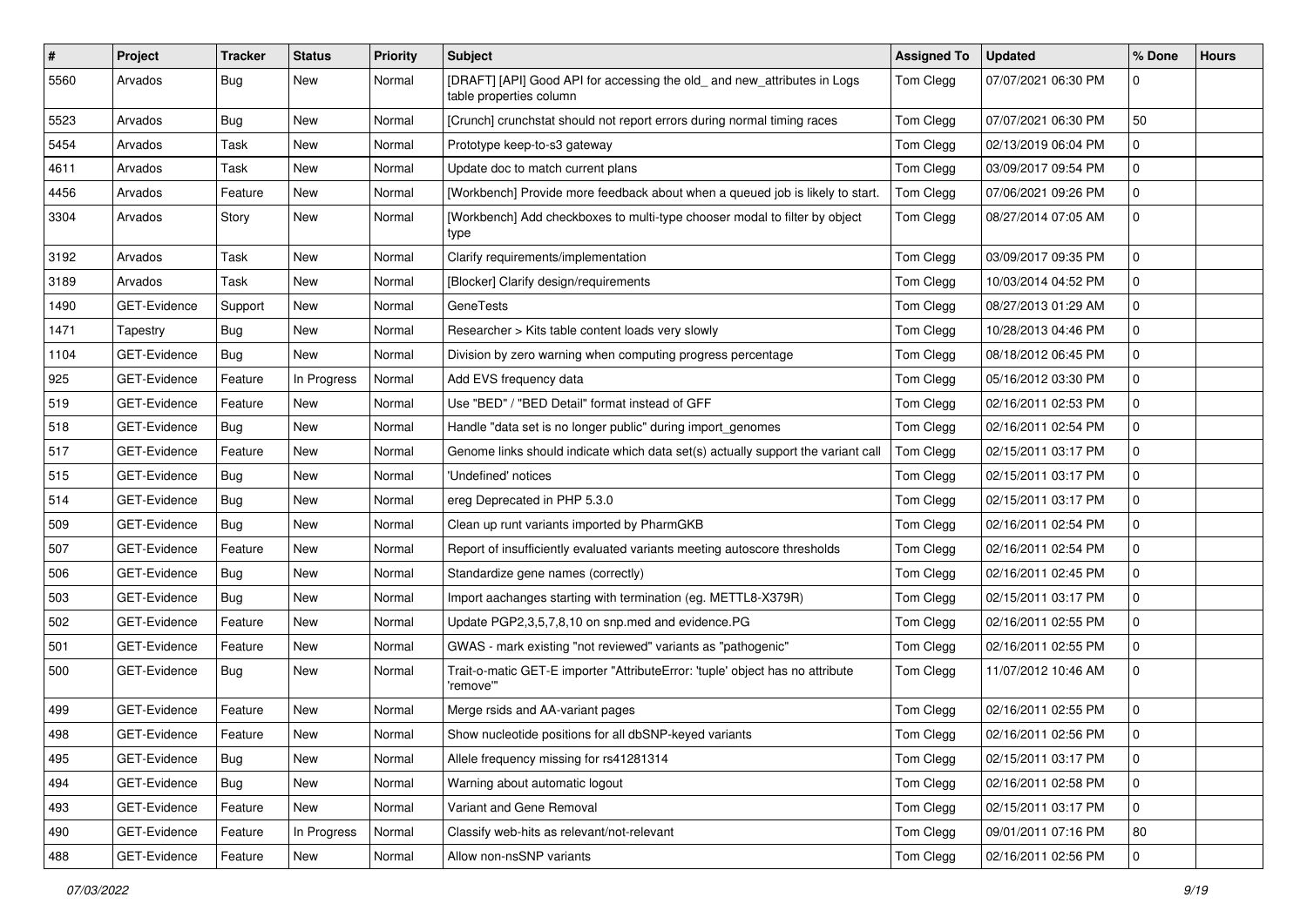| #     | Project                | <b>Tracker</b> | <b>Status</b> | <b>Priority</b> | <b>Subject</b>                                                                                       | <b>Assigned To</b> | <b>Updated</b>      | % Done      | <b>Hours</b> |
|-------|------------------------|----------------|---------------|-----------------|------------------------------------------------------------------------------------------------------|--------------------|---------------------|-------------|--------------|
| 486   | <b>GET-Evidence</b>    | Feature        | New           | Normal          | support publications without PMIDs (other namespaces? original contributions?<br>OWW?)               | Tom Clegg          | 02/16/2011 02:56 PM | 0           |              |
| 485   | <b>GET-Evidence</b>    | Feature        | New           | Normal          | Don't let users add variant pages for genes that aren't in knownGene                                 | Tom Clegg          | 02/16/2011 02:32 PM | $\mathbf 0$ |              |
| 484   | GET-Evidence           | Feature        | New           | Normal          | Figure out better solution to HNF1A-Ser574Gly (genomes) vs.<br>HNF1A-Gly574Ser (omim)                | Tom Clegg          | 02/16/2011 02:56 PM | 0           |              |
| 483   | <b>GET-Evidence</b>    | Feature        | <b>New</b>    | Normal          | Handle/prevent edit conflicts more effectively                                                       | Tom Clegg          | 02/16/2011 02:56 PM | 0           |              |
| 482   | GET-Evidence           | Feature        | New           | Normal          | add "affects self (hom or dominant)" checkbox (vs "affects offspring") on result<br>page             | Tom Clegg          | 02/16/2011 02:57 PM | 0           |              |
| 481   | <b>GET-Evidence</b>    | Feature        | New           | Normal          | Test Internet Explorer, possibly use Chrome Frame to make editing features<br>work in IE             | Tom Clegg          | 02/16/2011 02:57 PM | 0           |              |
| 479   | GET-Evidence           | Bug            | New           | Normal          | NSF-Lys702Asn shows wrong hapmap frequency                                                           | Tom Clegg          | 02/16/2011 02:57 PM | 0           |              |
| 478   | GET-Evidence           | Bug            | New           | Normal          | Keep "overall odds ratio" updated when editing individual sets of OR figures                         | Tom Clegg          | 02/15/2011 03:17 PM | 0           |              |
| 451   | longupload             | Bug            | <b>New</b>    | Normal          | handle xmlhttprequest timeouts gracefully                                                            | Tom Clegg          | 01/13/2011 07:04 PM | 0           |              |
| 426   | GET-Evidence           | Feature        | In Progress   | Normal          | Use compute cloud for back-end processing                                                            | Tom Clegg          | 04/08/2011 03:06 AM | 0           |              |
| 504   | GET-Evidence           | Bug            | New           | Low             | Import aachanges containing periods (eg. HGC6.3-N156S)                                               | Tom Clegg          | 02/15/2011 03:17 PM | 0           |              |
| 497   | GET-Evidence           | Feature        | New           | Low             | Import and process raw reads for YRI trio data                                                       | Tom Clegg          | 02/16/2011 02:28 PM | 0           |              |
| 496   | <b>GET-Evidence</b>    | Feature        | New           | Low             | Import and process raw reads for Jay Flatley genome                                                  | Tom Clegg          | 02/16/2011 02:28 PM | 0           |              |
| 476   | GET-Evidence           | Feature        | <b>New</b>    | Low             | allow "lab members" group to upload/view publication PDFs                                            | Tom Clegg          | 02/16/2011 02:22 PM | 0           |              |
| 15811 | Arvados                | Task           | In Progress   | Normal          | Review 15573-deprecate-atat-filter                                                                   | <b>Tom Morris</b>  | 11/20/2019 06:17 PM | 0           |              |
| 14214 | Arvados<br>Workbench 2 | Story          | In Progress   | Normal          | [Workbench] Show expand icons only for expandable tree nodes                                         | <b>Tom Morris</b>  | 12/31/2019 03:19 PM | 0           |              |
| 10830 | Arvados                | Feature        | New           | Normal          | [Workbench] Support array type input parameters to Workflows                                         | <b>Tom Morris</b>  | 07/07/2021 06:21 PM | 0           |              |
| 10354 | Arvados                | Story          | New           | Normal          | Add varchar_pattern_ops to all relevant PostgreSQL UUID indexes                                      | Tom Morris         | 07/07/2021 06:22 PM | 0           |              |
| 9967  | Arvados                | Bug            | New           | Normal          | [keep-balance] Do not delete blocks referenced by collections with<br>replication_desired=0          | Tom Morris         | 07/07/2021 06:23 PM | 0           |              |
| 9965  | Arvados                | Bug            | New           | Normal          | [CWL][Crunch][Crunch2] crunchrunner should ignore hidden directories when<br>uploading to keep       | <b>Tom Morris</b>  | 07/07/2021 06:23 PM | 0           |              |
| 9964  | Arvados                | Bug            | New           | Normal          | [CWL][Crunch2][Crunch] crunchrunner should use CWL globs to output data to<br>keep                   | <b>Tom Morris</b>  | 07/07/2021 06:23 PM | 0           |              |
| 9937  | Arvados                | Story          | New           | Normal          | [Workbench] file upload should provide progress bar for overall upload, not just<br>individual files | Tom Morris         | 07/07/2021 06:23 PM | 0           |              |
| 9802  | Arvados                | Feature        | New           | Normal          | [Workbench UI] Pipeline instances should have a link to view the CWL file<br>used.                   | Tom Morris         | 07/07/2021 06:23 PM | $\mathbf 0$ |              |
| 9592  | Arvados                | Story          | New           | Normal          | [FUSE] rmdir on CollectionDirectory sets expires at                                                  | Tom Morris         | 07/07/2021 06:23 PM | $\mathbf 0$ |              |
| 9591  | Arvados                | Story          | New           | Normal          | [FUSE] Undelete collections by moving them out of the TrashDirectory                                 | <b>Tom Morris</b>  | 07/07/2021 06:23 PM | 0           |              |
| 9590  | Arvados                | Story          | New           | Normal          | [FUSE] Trash directory to list, inspect, and un-trash trashed collections                            | Tom Morris         | 07/07/2021 06:23 PM | 0           |              |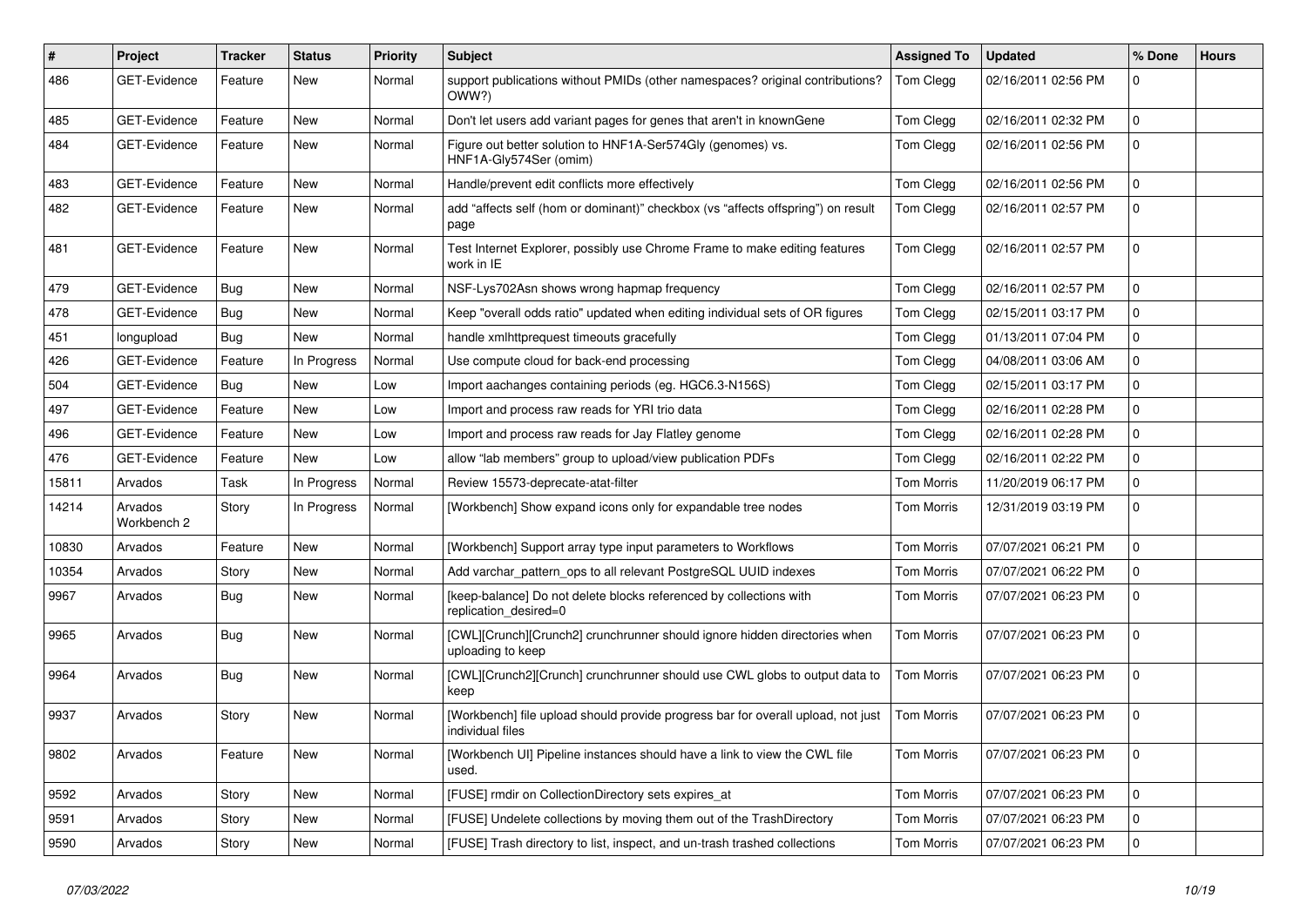| $\vert$ # | Project | <b>Tracker</b> | <b>Status</b> | <b>Priority</b> | <b>Subject</b>                                                                                                                       | <b>Assigned To</b> | <b>Updated</b>      | % Done      | <b>Hours</b> |
|-----------|---------|----------------|---------------|-----------------|--------------------------------------------------------------------------------------------------------------------------------------|--------------------|---------------------|-------------|--------------|
| 9584      | Arvados | Story          | New           | Normal          | [FUSE] Don't display expiring collections in regular collection listings                                                             | <b>Tom Morris</b>  | 07/07/2021 06:23 PM | 0           |              |
| 9441      | Arvados | Story          | <b>New</b>    | Normal          | [Workbench] Improve user page group memberships management [to be<br>groomed]                                                        | Tom Morris         | 07/06/2021 09:22 PM | 0           |              |
| 6130      | Arvados | Bug            | <b>New</b>    | Normal          | [Workbench] Support searching collections by their collection name                                                                   | <b>Tom Morris</b>  | 07/07/2021 06:29 PM | 0           |              |
| 5713      | Arvados | Bug            | <b>New</b>    | Normal          | [FUSE] File access sometimes takes too long on su92l                                                                                 | Tom Morris         | 07/07/2021 06:30 PM | 0           |              |
| 5415      | Arvados | Feature        | New           | Normal          | [Workbench] Improve presentation of anonymously-viewed collections (via both<br>"sharing link" and regular copy-and-pasted Location) | Tom Morris         | 07/07/2021 06:30 PM | 0           |              |
| 3976      | Arvados | Bug            | <b>New</b>    | Normal          | [API] Non-admin users should see all nodes with crunch_worker_state<br>busy/idle, regardless of ping age.                            | <b>Tom Morris</b>  | 07/07/2021 06:36 PM | 0           |              |
| 18668     | Arvados | Feature        | In Progress   | Normal          | [deduplication report] add project support                                                                                           | Ward<br>Vandewege  | 01/24/2022 04:50 PM | 0           |              |
| 18616     | Arvados | Task           | <b>New</b>    | Normal          | Review                                                                                                                               | Ward<br>Vandewege  | 01/19/2022 04:23 PM | 0           |              |
| 18609     | Arvados | Task           | <b>New</b>    | Normal          | Review                                                                                                                               | Ward<br>Vandewege  | 01/18/2022 08:55 PM | 0           |              |
| 18278     | Arvados | Bug            | <b>New</b>    | Normal          | [k8s] start using an ingress                                                                                                         | Ward<br>Vandewege  | 11/09/2021 07:56 PM | 0           |              |
| 18235     | Arvados | Task           | New           | Normal          | Review                                                                                                                               | Ward<br>Vandewege  | 11/10/2021 04:05 PM | 0           |              |
| 18234     | Arvados | Task           | <b>New</b>    | Normal          | Review                                                                                                                               | Ward<br>Vandewege  | 11/10/2021 04:14 PM | 0           |              |
| 17991     | Arvados | Task           | In Progress   | Normal          | Review #17990 arvados-formula:commit:1ad296f, branch<br>17990-add-rvm-to-ubuntu1804                                                  | Ward<br>Vandewege  | 08/09/2021 12:14 PM | 0           |              |
| 17876     | Arvados | Task           | <b>New</b>    | Normal          | Review                                                                                                                               | Ward<br>Vandewege  | 06/22/2022 02:56 PM | 0           |              |
| 17846     | Arvados | Bug            | New           | Normal          | [tutorial] inconsistencies/roadbumps                                                                                                 | Ward<br>Vandewege  | 06/22/2022 02:56 PM | 0           |              |
| 17660     | Arvados | Task           | In Progress   | Normal          | Review 17209-http-forward                                                                                                            | Ward<br>Vandewege  | 05/11/2021 07:10 PM | 0           |              |
| 17502     | Arvados | Task           | In Progress   | Normal          | need help finding docker contain to run correct java version for PharmCAT                                                            | Ward<br>Vandewege  | 04/02/2021 01:51 PM | 0           |              |
| 17313     | Arvados | Feature        | New           | Normal          | [Documentation] improve federation documentation                                                                                     | Ward<br>Vandewege  | 03/17/2021 03:55 PM | 0           |              |
| 17283     | Arvados | Task           | New           | Normal          | Review                                                                                                                               | Ward<br>Vandewege  | 03/04/2021 08:13 PM | 0           |              |
| 17277     | Arvados | Task           | New           | Normal          | Make sure machine is configured to respond for that virtual host                                                                     | Ward<br>Vandewege  | 02/24/2021 07:45 PM | $\mathbf 0$ |              |
| 16832     | Arvados | <b>Bug</b>     | New           | Normal          | replace linkchecker in our build environment                                                                                         | Ward<br>Vandewege  | 11/04/2020 05:23 PM | $\mathbf 0$ |              |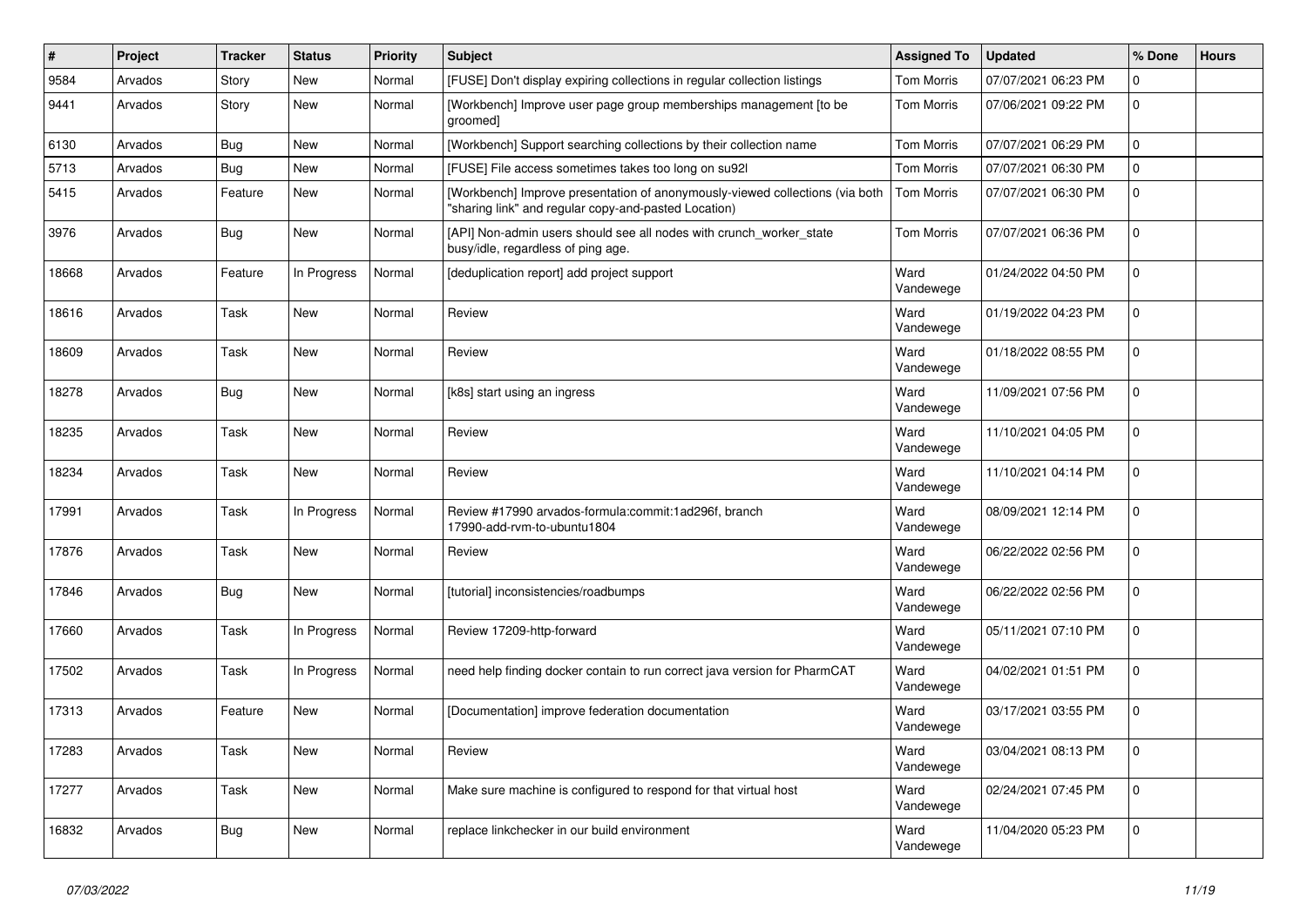| #     | Project             | <b>Tracker</b> | <b>Status</b> | <b>Priority</b> | <b>Subject</b>                                                                                                    | <b>Assigned To</b> | <b>Updated</b>      | % Done      | <b>Hours</b> |
|-------|---------------------|----------------|---------------|-----------------|-------------------------------------------------------------------------------------------------------------------|--------------------|---------------------|-------------|--------------|
| 16389 | Arvados             | Feature        | In Progress   | Normal          | [k8s] add support for Amazon EKS                                                                                  | Ward<br>Vandewege  | 10/14/2020 04:47 PM | 0           |              |
| 13484 | Arvados             | Story          | <b>New</b>    | Normal          | Support multiple load-balanced API server nodes                                                                   | Ward<br>Vandewege  | 07/06/2021 09:25 PM | 0           |              |
| 6925  | Tapestry            | Task           | <b>New</b>    | Normal          | Review 6924-survey-field-id                                                                                       | Ward<br>Vandewege  | 08/06/2015 05:26 PM | 0           |              |
| 6072  | GET-Evidence        | Task           | <b>New</b>    | Normal          | Setup OAuth2 credentials with Google                                                                              | Ward<br>Vandewege  | 05/19/2015 03:06 PM | 0           |              |
| 5229  | Tapestry            | Task           | <b>New</b>    | Normal          | Review 4766                                                                                                       | Ward<br>Vandewege  | 02/19/2015 08:35 PM | 0           |              |
| 3225  | Tapestry            | Task           | <b>New</b>    | Normal          | Review 2930                                                                                                       | Ward<br>Vandewege  | 07/10/2014 08:39 PM | 0           |              |
| 2231  | Tapestry            | Feature        | <b>New</b>    | Normal          | add flag to choose locale                                                                                         | Ward<br>Vandewege  | 02/26/2014 12:34 PM | 0           |              |
| 1836  | Tapestry            | Bug            | New           | Normal          | when Tapestry fails to send e-mail, user should not be presented with an "sorry,<br>something went wrong" message | Ward<br>Vandewege  | 01/05/2014 09:35 AM | 0           |              |
| 1632  | Tapestry            | Feature        | <b>New</b>    | Normal          | detect missing configuration variables on startup                                                                 | Ward<br>Vandewege  | 11/20/2013 12:19 PM | 0           |              |
| 1615  | Tapestry            | Bug            | <b>New</b>    | Normal          | People who are not enrolled should not be able to use the 'withdraw' function                                     | Ward<br>Vandewege  | 03/20/2014 11:51 PM | 0           |              |
| 1520  | Tapestry            | Bug            | <b>New</b>    | Normal          | auto-enrollment feature should be configurable                                                                    | Ward<br>Vandewege  | 09/20/2013 01:33 PM | 0           |              |
| 1380  | GET-Evidence        | Bug            | <b>New</b>    | Normal          | slowness when accessing /genomes as admin user                                                                    | Ward<br>Vandewege  | 02/04/2013 02:36 PM | 0           |              |
| 1209  | <b>GET-Evidence</b> | Bug            | <b>New</b>    | Normal          | slowness accessing http://evidence.personalgenomes.org/hu43860C                                                   | Ward<br>Vandewege  | 11/07/2012 10:56 AM | 0           |              |
| 835   | GET-Evidence        | Bug            | <b>New</b>    | Urgent          | Error when saving edits or submitting                                                                             |                    | 02/06/2012 04:44 PM | 0           |              |
| 17434 | Arvados             | Bug            | <b>New</b>    | High            | project not shown in hierarchy on the left of wb2                                                                 |                    | 03/15/2021 02:35 PM | 0           |              |
| 17396 | Arvados             | Bug            | New           | High            | Favorites copy dialog further issues                                                                              |                    | 02/16/2021 10:31 PM | 0           |              |
| 17300 | Arvados             | Bug            | New           | High            | array of array of File causes 'NoneType' object has no attribute 'resolved'                                       |                    | 01/29/2021 02:19 PM | 0           |              |
| 16325 | Arvados             | Bug            | New           | High            | Logs/outputs from Cancelled processes don't have<br>properties.type="log"/"output"                                |                    | 04/08/2020 04:39 PM | 0           |              |
| 16228 | Arvados             | Bug            | New           | High            | NullPointerException while uploading file using Java SDK                                                          |                    | 03/10/2020 07:28 AM | $\Omega$    |              |
| 15183 | Arvados             | <b>Bug</b>     | New           | High            | [Workbench2] No errors reported when file is missing a block                                                      |                    | 07/06/2021 09:08 PM | $\mathbf 0$ |              |
| 468   | GET-Evidence        | Bug            | New           | High            | latest-flat incorrectly displays non single-base substitution variants                                            |                    | 04/21/2011 07:10 PM | 0           |              |
| 19231 | Arvados             | Story          | New           | Normal          | Smaller page size option                                                                                          |                    | 06/30/2022 02:56 PM | 0           |              |
| 19220 | Arvados             | Feature        | <b>New</b>    | Normal          | Merge java sdk PR 169 from github                                                                                 |                    | 06/28/2022 04:45 PM | 0           |              |
| 19216 | Arvados             | Bug            | New           | Normal          | we don't log to journald and that's confusing                                                                     |                    | 06/28/2022 04:13 PM | 0           |              |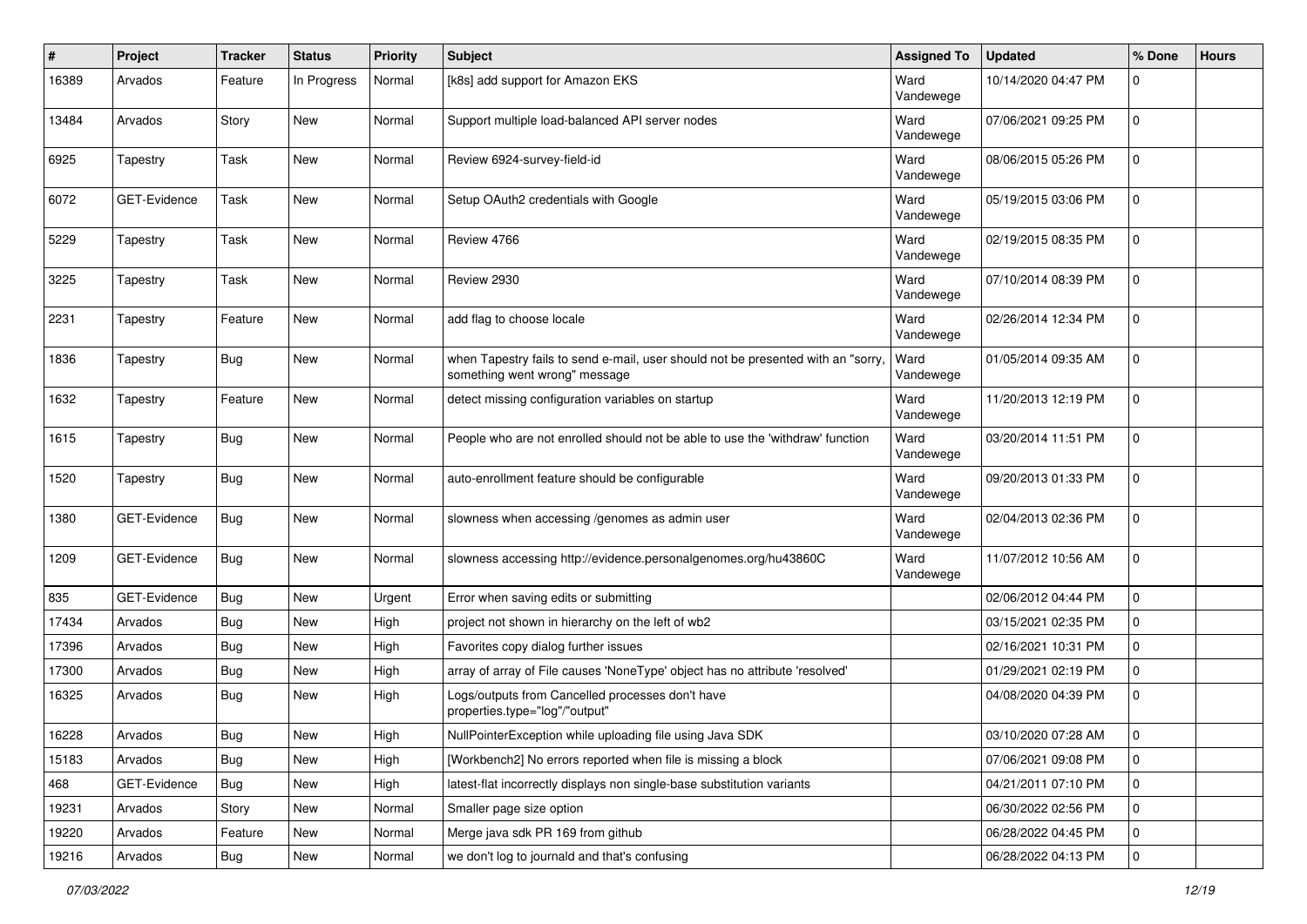| ∦     | Project                | <b>Tracker</b> | <b>Status</b> | <b>Priority</b> | Subject                                                                                                | <b>Assigned To</b> | <b>Updated</b>      | % Done      | <b>Hours</b> |
|-------|------------------------|----------------|---------------|-----------------|--------------------------------------------------------------------------------------------------------|--------------------|---------------------|-------------|--------------|
| 19214 | Arvados                | Bug            | In Progress   | Normal          | Mention updating /etc/hosts                                                                            |                    | 06/24/2022 05:56 PM | 0           |              |
| 19213 | Arvados                | Support        | <b>New</b>    | Normal          | Support Ubuntu 22.04 LTS                                                                               |                    | 06/23/2022 07:56 PM | 0           |              |
| 19198 | Arvados                | Feature        | New           | Normal          | Feature to normalize and re-pack manifest so that same content always has<br>same hash                 |                    | 06/15/2022 03:05 PM | 0           |              |
| 19197 | Arvados                | Feature        | <b>New</b>    | Normal          | Optimize permission checks for can_write/can_manage fields                                             |                    | 06/14/2022 02:40 PM | 0           |              |
| 19196 | Arvados                | Feature        | <b>New</b>    | Normal          | Allow API select parameter to add/remove fields from the default set                                   |                    | 06/14/2022 02:35 PM | 0           |              |
| 19194 | Arvados                | Feature        | New           | Normal          | Return can_manage and can_write for all object types (not just<br>users/groups/projects)               |                    | 06/14/2022 02:36 PM | 0           |              |
| 19181 | Arvados                | Story          | <b>New</b>    | Normal          | Workbench 2 uses replace files API                                                                     |                    | 06/22/2022 02:52 PM | 0           |              |
| 19171 | Arvados Epics          | Story          | <b>New</b>    | Normal          | Playground onboarding                                                                                  |                    | 06/01/2022 02:36 PM | 0           |              |
| 19170 | <b>Arvados Epics</b>   | Story          | New           | Normal          | <b>CWL-Seek</b>                                                                                        |                    | 05/31/2022 05:57 PM | 0           |              |
| 19154 | Arvados<br>Workbench 2 | Story          | New           | Normal          | Sharing dialog improvements followup                                                                   |                    | 06/29/2022 04:04 PM | 0           |              |
| 19150 | Arvados                | Feature        | <b>New</b>    | Normal          | `arvados-server install -type=test -test-suite-user=X` should add user X to<br>docker and fuse groups  |                    | 05/20/2022 05:53 PM | 0           |              |
| 19140 | Arvados                | Feature        | <b>New</b>    | Normal          | Document a process by which you would set up a service account                                         |                    | 06/07/2022 06:27 PM | 0           |              |
| 19132 | <b>Arvados Epics</b>   | Story          | <b>New</b>    | Normal          | Versioning registered workflows                                                                        |                    | 06/15/2022 02:51 PM | 0           |              |
| 19131 | Arvados<br>Workbench 2 | Feature        | <b>New</b>    | Normal          | Sharing URLs/Links: Allow the user to attach a personal note                                           |                    | 05/24/2022 06:39 PM | 0           |              |
| 19091 | Arvados                | Feature        | <b>New</b>    | Normal          | Managed property to assert valid unix username                                                         |                    | 05/02/2022 04:48 PM | 0           |              |
| 19089 | Arvados Epics          | Task           | <b>New</b>    | Normal          | Cross-federation filter groups                                                                         |                    | 05/02/2022 04:49 PM | 0           |              |
| 19082 | Arvados                | Feature        | <b>New</b>    | Normal          | Scale default keep cache request with cores or RAM request                                             |                    | 05/04/2022 03:19 PM | 0           |              |
| 19080 | Arvados                | Feature        | New           | Normal          | Offer to un-trash items, instead of "not found" dialog                                                 |                    | 06/22/2022 02:55 PM | 0           |              |
| 19058 | Arvados                | Support        | New           | Normal          | Add code scanning to jenkins pipeline                                                                  |                    | 04/27/2022 03:08 PM | 0           |              |
| 19057 | Arvados                | Bug            | <b>New</b>    | Normal          | [controller] should not allow adding the same user to a VM more than one time                          |                    | 06/22/2022 02:53 PM | 0           |              |
| 19056 | Arvados                | Feature        | <b>New</b>    | Normal          | Environment variable / command line convention that specifies where to get<br>HOST/TOKEN settings.conf |                    | 05/04/2022 03:18 PM | 0           |              |
| 19048 | Arvados                | Bug            | <b>New</b>    | Normal          | Copying a folder in collection file browser results in empty folder                                    |                    | 06/22/2022 02:54 PM | 0           |              |
| 19047 | Arvados                | Feature        | <b>New</b>    | Normal          | Pythonic interface to launch workflows                                                                 |                    | 04/20/2022 07:41 PM | 0           |              |
| 19044 | Arvados                | Task           | In Progress   | Normal          | 27. Add the release to zenodo.org                                                                      |                    | 06/22/2022 03:00 PM | $\mathbf 0$ |              |
| 19038 | Arvados                | Task           | In Progress   | Normal          | 21. Publish arvados/arvbox-demo image                                                                  |                    | 06/22/2022 03:00 PM | 0           |              |
| 18998 | Arvados                | Story          | New           | Normal          | keepstore ability to check token validity for uploads                                                  |                    | 06/07/2022 08:59 PM | 0           |              |
| 18997 | Arvados                | Story          | New           | Normal          | ability to migrate arvbox to arvados-server boot dev mode                                              |                    | 06/07/2022 09:00 PM | 0           |              |
| 18996 | Arvados                | Bug            | New           | Normal          | Container request's expires_at field                                                                   |                    | 06/22/2022 02:55 PM | 0           |              |
| 18988 | Arvados                | Feature        | New           | Normal          | [CWL] support singularity/docker hint to make debugging workflows easier                               |                    | 04/11/2022 06:29 PM | 0           |              |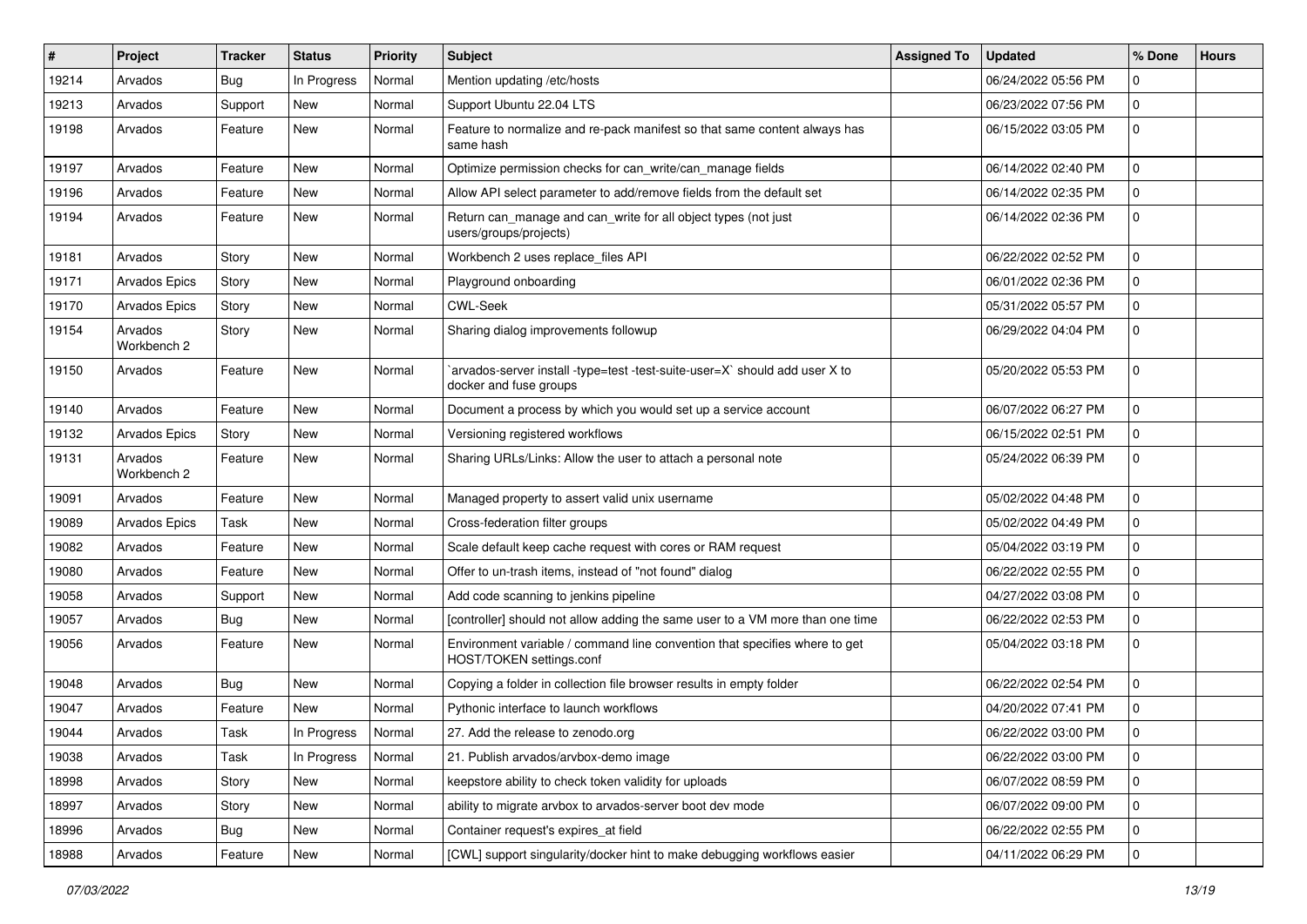| #     | Project       | <b>Tracker</b> | <b>Status</b> | <b>Priority</b> | <b>Subject</b>                                                                                                              | <b>Assigned To</b> | <b>Updated</b>      | % Done      | <b>Hours</b> |
|-------|---------------|----------------|---------------|-----------------|-----------------------------------------------------------------------------------------------------------------------------|--------------------|---------------------|-------------|--------------|
| 18977 | Arvados       | Bug            | <b>New</b>    | Normal          | Mishandled Azure error?                                                                                                     |                    | 04/12/2022 07:55 PM | 0           |              |
| 18973 | Arvados       | Story          | <b>New</b>    | Normal          | Test combinations of federation scenarios                                                                                   |                    | 06/22/2022 02:54 PM | 0           |              |
| 18970 | Arvados       | Feature        | <b>New</b>    | Normal          | Add support for publicly shared collections (anonymous user)                                                                |                    | 04/04/2022 03:17 PM | 0           |              |
| 18969 | Arvados       | Bug            | <b>New</b>    | Normal          | Controller should monitor its own memory usage and pause requests handling<br>when memory usage is high                     |                    | 04/05/2022 02:53 PM | 0           |              |
| 18967 | Arvados       | Story          | <b>New</b>    | Normal          | drop legacy columns and tables                                                                                              |                    | 04/01/2022 07:03 PM | 0           |              |
| 18964 | Arvados       | Bug            | <b>New</b>    | Normal          | Write better prefetch tests                                                                                                 |                    | 06/22/2022 02:56 PM | 0           |              |
| 18961 | Arvados       | Feature        | <b>New</b>    | Normal          | Go FileSystem / FUSE mount supports block caching & prefetch                                                                |                    | 05/04/2022 03:18 PM | 0           |              |
| 18960 | Arvados       | Feature        | <b>New</b>    | Normal          | crunch-run can use Go FUSE driver for read-only mounts                                                                      |                    | 05/04/2022 03:17 PM | 0           |              |
| 18951 | Arvados       | Task           | <b>New</b>    | Normal          | Review                                                                                                                      |                    | 06/22/2022 02:55 PM | 0           |              |
| 18946 | Arvados       | Feature        | <b>New</b>    | Normal          | Render fields of user profile from config                                                                                   |                    | 03/30/2022 02:29 PM | 0           |              |
| 18944 | Arvados       | Feature        | <b>New</b>    | Normal          | [controller] should log the user uuid used for the request                                                                  |                    | 06/22/2022 03:32 PM | 0           |              |
| 18942 | Arvados       | Story          | <b>New</b>    | Normal          | Remove perl SDK, tests, dependencies                                                                                        |                    | 03/29/2022 02:14 PM | 0           |              |
| 18936 | Arvados       | Bug            | <b>New</b>    | Normal          | [api] [controller] remove reader_token support                                                                              |                    | 06/22/2022 02:56 PM | 0           |              |
| 18897 | Arvados       | Feature        | <b>New</b>    | Normal          | [go services] should log the uuid of the token used for each request (and if<br>available, the uuid of the associated user) |                    | 06/22/2022 03:32 PM | 0           |              |
| 18874 | Arvados       | Support        | <b>New</b>    | Normal          | Merge workbench2 history into main Arvados repo                                                                             |                    | 06/22/2022 02:54 PM | 0           |              |
| 18871 | Arvados       | Feature        | <b>New</b>    | Normal          | WebDAV uses replace_files API                                                                                               |                    | 03/16/2022 02:13 PM | 0           |              |
| 18864 | Arvados       | Bug            | <b>New</b>    | Normal          | "Responsible person" link is wrong                                                                                          |                    | 03/14/2022 03:49 PM | 0           |              |
| 18863 | Arvados       | Feature        | <b>New</b>    | Normal          | [controller] add background job to clean up old container log records                                                       |                    | 06/22/2022 02:55 PM | 0           |              |
| 18862 | Arvados       | Bug            | <b>New</b>    | Normal          | [api] remove replay_job_log rake task                                                                                       |                    | 03/14/2022 03:43 PM | 0           |              |
| 18861 | Arvados       | Story          | <b>New</b>    | Normal          | Retire wb1                                                                                                                  |                    | 03/14/2022 02:48 PM | 0           |              |
| 18860 | Arvados       | Story          | <b>New</b>    | Normal          | Display number of container attempts and make it easy to access past logs                                                   |                    | 03/23/2022 06:53 PM | 0           |              |
| 18853 | Arvados       | Story          | <b>New</b>    | Normal          | Get input collection uuid or metadata                                                                                       |                    | 03/10/2022 03:13 PM | 0           |              |
| 18847 | Arvados Epics | Story          | <b>New</b>    | Normal          | Structured type checking for properties                                                                                     |                    | 03/09/2022 05:50 PM | 0           |              |
| 18846 | Arvados       | Story          | <b>New</b>    | Normal          | Rendering rich descriptions                                                                                                 |                    | 03/09/2022 08:42 PM | 0           |              |
| 18842 | Arvados       | Feature        | <b>New</b>    | Normal          | Local disk keep cache for Python SDK/arv-mount                                                                              |                    | 03/08/2022 04:29 PM | 0           |              |
| 18841 | Arvados       | Feature        | <b>New</b>    | Normal          | Feature to inject additional info into wb2 details panel                                                                    |                    | 03/08/2022 09:59 PM | 0           |              |
| 18840 | Arvados       | Feature        | New           | Normal          | Algorithm to repack small files into larger blocks                                                                          |                    | 03/08/2022 03:15 PM | 0           |              |
| 18810 | Arvados       | Feature        | New           | Normal          | PySDK API Client wrapper methods that automatically translate properties<br>using a vocabulary                              |                    | 03/01/2022 08:58 PM | 0           |              |
| 18800 | Arvados Epics | Story          | New           | Normal          | Update Python SDK documentation                                                                                             |                    | 06/06/2022 06:12 PM | 0           |              |
| 18799 | Arvados       | Story          | New           | Normal          | Strategy to tie the Python SDK to the API docs                                                                              |                    | 02/23/2022 08:05 PM | 0           |              |
| 18798 | Arvados       | Story          | New           | Normal          | Turn code cookbook into liquid template & include files separately                                                          |                    | 02/23/2022 07:46 PM | $\mathbf 0$ |              |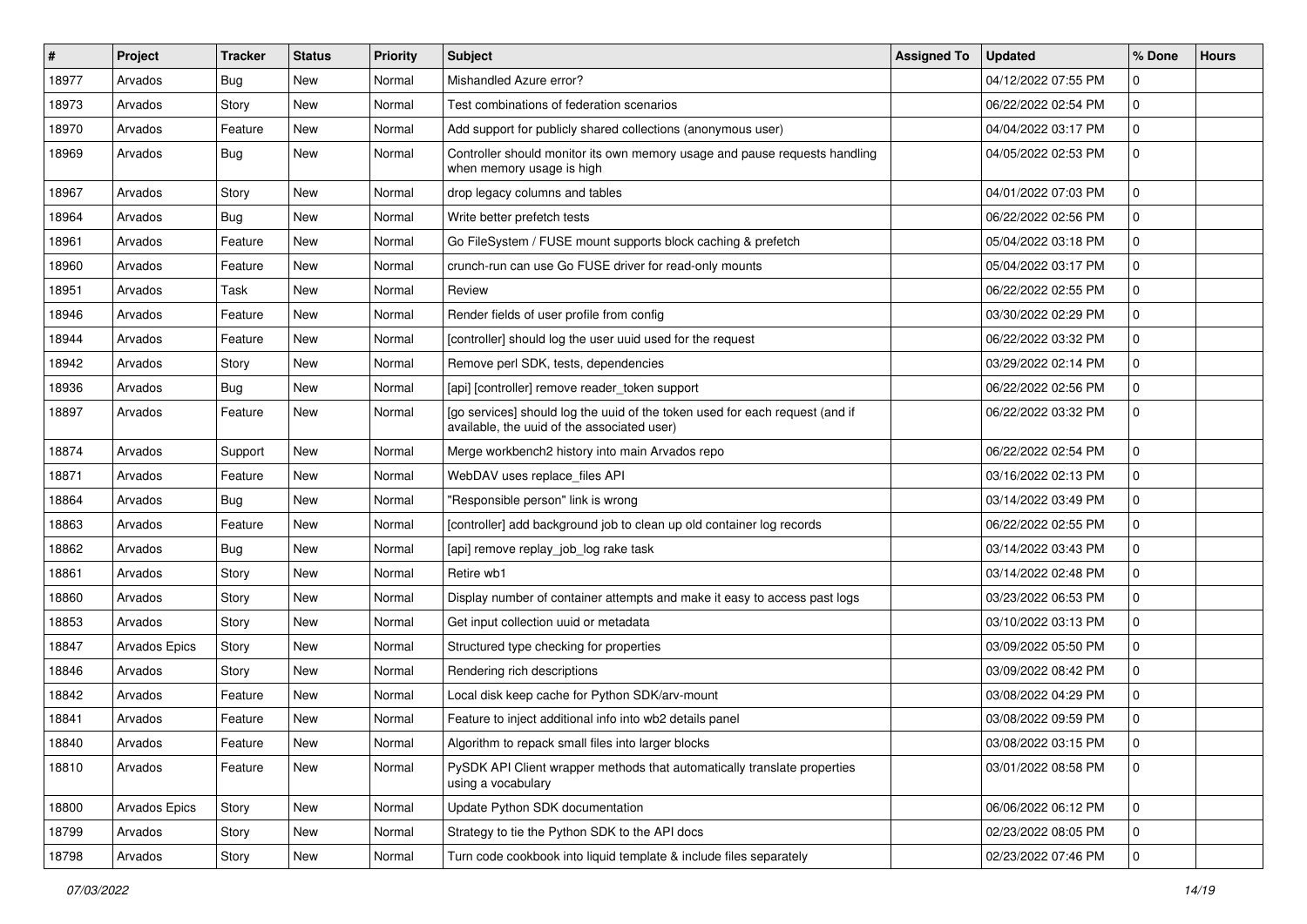| $\#$  | Project       | <b>Tracker</b> | <b>Status</b> | <b>Priority</b> | <b>Subject</b>                                                                                                                                     | <b>Assigned To</b> | <b>Updated</b>      | % Done      | <b>Hours</b> |
|-------|---------------|----------------|---------------|-----------------|----------------------------------------------------------------------------------------------------------------------------------------------------|--------------------|---------------------|-------------|--------------|
| 18797 | Arvados       | Story          | In Progress   | Normal          | Flesh out python sdk documentation in docstrings & ensure good presentation<br>in pydoc                                                            |                    | 02/23/2022 08:04 PM | 0           |              |
| 18790 | Arvados       | Feature        | New           | Normal          | Access live container logs through arvados-client and crunch-run container<br>gateway                                                              |                    | 02/18/2022 03:28 PM | 0           |              |
| 18788 | Arvados       | Feature        | <b>New</b>    | Normal          | User merge & migration support on LoginCluster federations                                                                                         |                    | 05/04/2022 03:18 PM | 0           |              |
| 18775 | Arvados       | Feature        | New           | Normal          | Search in picker dialogue for selecting Projects/Files/Directories                                                                                 |                    | 06/22/2022 03:37 PM | 0           |              |
| 18765 | Arvados       | <b>Bug</b>     | New           | Normal          | engine configuration too big > 1048448 with singularity                                                                                            |                    | 06/07/2022 01:56 PM | 0           |              |
| 18762 | Arvados       | Bug            | New           | Normal          | rails background tasks scaling issues                                                                                                              |                    | 06/22/2022 02:56 PM | 0           |              |
| 18726 | Arvados       | Feature        | New           | Normal          | a-c-r uses arv-put internally to upload dependencies                                                                                               |                    | 02/10/2022 04:53 PM | 0           |              |
| 18724 | Arvados       | Bug            | New           | Normal          | Collection file_names should contain full paths for substring matching                                                                             |                    | 03/01/2022 09:11 PM | 0           |              |
| 18693 | Arvados       | Story          | New           | Normal          | Deduplicate permission links                                                                                                                       |                    | 06/22/2022 02:53 PM | 0           |              |
| 18689 | Arvados       | Feature        | <b>New</b>    | Normal          | support secret_environment                                                                                                                         |                    | 04/06/2022 03:55 PM | 0           |              |
| 18685 | Arvados Epics | Story          | New           | Normal          | Synchronize configuration on multi-node cluster                                                                                                    |                    | 05/18/2022 02:35 PM | 0           |              |
| 18684 | Arvados Epics | Story          | New           | Normal          | New user mode for Workbench (for use on Playground)                                                                                                |                    | 02/18/2022 10:01 PM | 0           |              |
| 18677 | Arvados       | Feature        | New           | Normal          | Container runtime metrics API                                                                                                                      |                    | 01/25/2022 06:56 PM | 0           |              |
| 18672 | Arvados       | Feature        | New           | Normal          | [go sdk] describe + implement desired Go SDK                                                                                                       |                    | 01/24/2022 09:34 PM | $\mathbf 0$ |              |
| 18671 | Arvados       | Bug            | New           | Normal          | [go sdk] update documentation                                                                                                                      |                    | 01/24/2022 09:33 PM | 0           |              |
| 18669 | Arvados       | Task           | New           | Normal          | review 18668-add-project-support-to-deduplication-report                                                                                           |                    | 01/24/2022 04:51 PM | 0           |              |
| 18623 | Arvados       | Feature        | <b>New</b>    | Normal          | Ensure Etag can be used and honor If-Match header in updates                                                                                       |                    | 01/12/2022 04:50 PM | 0           |              |
| 18621 | Arvados       | Feature        | New           | Normal          | Ability for admin to purge old versions of a collection                                                                                            |                    | 01/10/2022 04:41 PM | 0           |              |
| 18620 | Arvados       | Feature        | New           | Normal          | [LSF] use btop to adjust relative priorities of arvados jobs                                                                                       |                    | 01/10/2022 03:45 PM | 0           |              |
| 18618 | Arvados       | Bug            | New           | Normal          | Reusing workflows/steps is too slow                                                                                                                |                    | 01/07/2022 07:12 PM | 0           |              |
| 18586 | Arvados       | Bug            | New           | Normal          | Remove docs/code for unsupported AsyncPermissionsUpdateInterval                                                                                    |                    | 12/14/2021 04:21 PM | 0           |              |
| 18576 | Arvados       | Feature        | New           | Normal          | arv-put converts properties aliases to vocabulary ids                                                                                              |                    | 04/05/2022 02:53 PM | 0           |              |
| 18573 | Arvados       | Feature        | New           | Normal          | packer compute image builder script should take an explicit arvados package<br>version to install instead of latest in selected package repository |                    | 12/09/2021 05:01 PM | 0           |              |
| 18564 | Arvados       | Feature        | New           | Normal          | [art] run jenkins release build steps with a set of parameters                                                                                     |                    | 06/08/2022 03:20 PM | 0           |              |
| 18563 | Arvados       | <b>Bug</b>     | New           | Normal          | [config] simplify/streamline InternalURLs/ExternalURL situation                                                                                    |                    | 06/07/2022 09:07 PM | 0           |              |
| 18548 | Arvados       | Feature        | New           | Normal          | Ability to share a link to the "Get API Token" dialog in WB"                                                                                       |                    | 12/03/2021 03:22 PM | $\mathbf 0$ |              |
| 18516 | Arvados       | Story          | New           | Normal          | run Theia interactively for development on shell and/or compute nodes                                                                              |                    | 12/01/2021 05:47 PM | $\mathbf 0$ |              |
| 18515 | Arvados       | Story          | New           | Normal          | run interactive Jupyter on shell and/or compute nodes                                                                                              |                    | 12/01/2021 05:17 PM | 0           |              |
| 18514 | Arvados       | Story          | New           | Normal          | Research framework for interactive tutorials that overlay the app                                                                                  |                    | 12/01/2021 03:49 PM | 0           |              |
| 18501 | Arvados       | <b>Bug</b>     | New           | Normal          | Add option in ARV GUI to open link in new tab                                                                                                      |                    | 11/30/2021 03:43 PM | 0           |              |
| 18500 | Arvados       | <b>Bug</b>     | New           | Normal          | Arvados CV for "Study Type" property not active                                                                                                    |                    | 11/30/2021 03:41 PM | $\mathbf 0$ |              |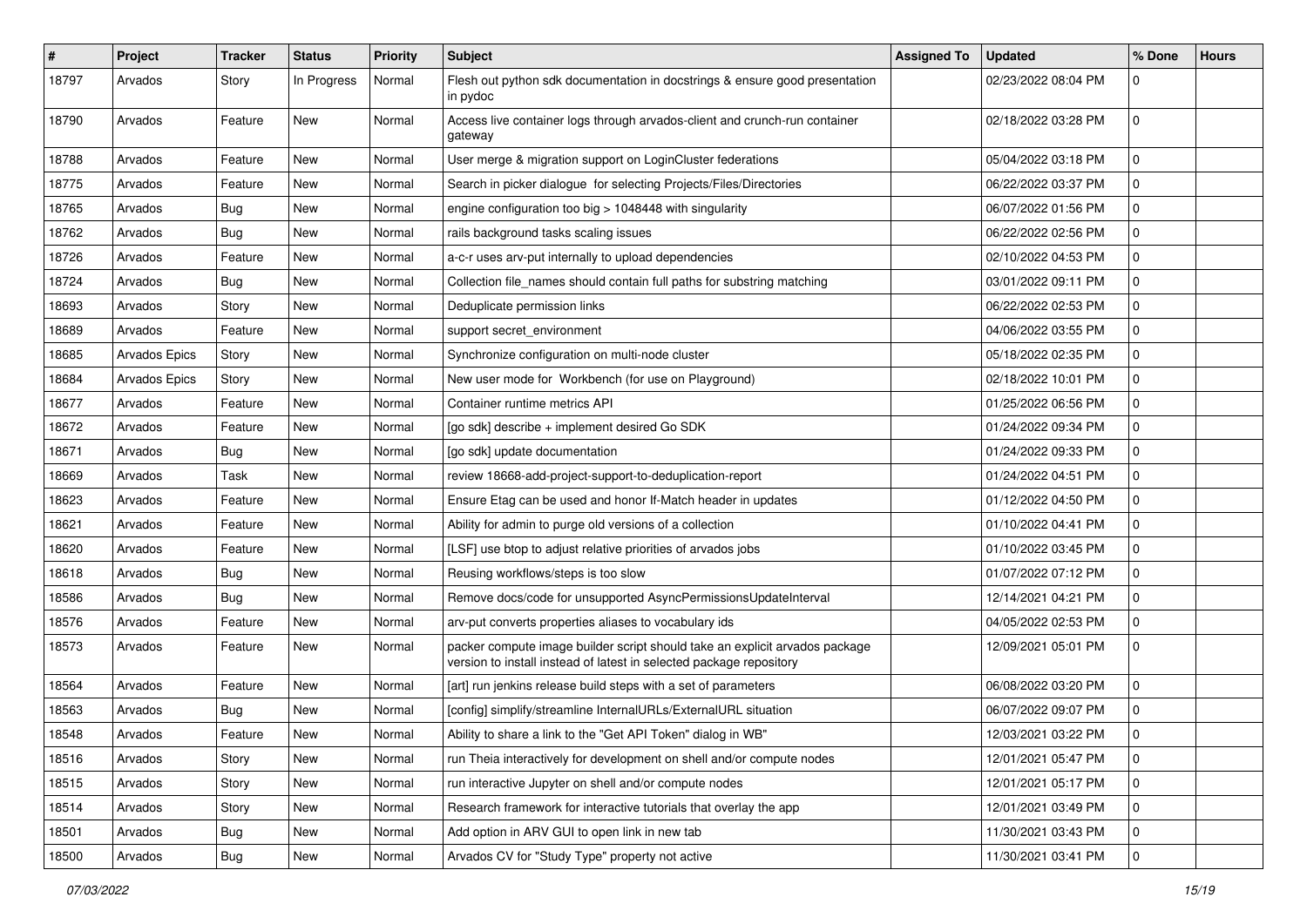| $\#$  | Project                | <b>Tracker</b> | <b>Status</b> | <b>Priority</b> | Subject                                                                                                                   | <b>Assigned To</b> | <b>Updated</b>      | % Done       | <b>Hours</b> |
|-------|------------------------|----------------|---------------|-----------------|---------------------------------------------------------------------------------------------------------------------------|--------------------|---------------------|--------------|--------------|
| 18499 | Arvados                | Bug            | New           | Normal          | Advanced Dialog on collections shows the manifest_text as null                                                            |                    | 11/30/2021 03:38 PM | 0            |              |
| 18498 | Arvados                | Bug            | <b>New</b>    | Normal          | WB2 collection UUID in project URL shows blank page                                                                       |                    | 11/30/2021 03:37 PM | 0            |              |
| 18486 | Arvados                | Bug            | New           | Normal          | Docker containers are always removed                                                                                      |                    | 12/07/2021 03:31 PM | 0            |              |
| 18481 | Arvados                | Bug            | New           | Normal          | Workbench allows setting values with leading and trailing whitespace in<br>property values                                |                    | 11/26/2021 08:13 AM | 0            |              |
| 18464 | Arvados                | Feature        | New           | Normal          | Batch update endpoint for permission changes                                                                              |                    | 11/22/2021 03:33 PM | 0            |              |
| 18463 | Arvados                | Feature        | New           | Normal          | Sharing dialog shows all permissions including indirect and allows searching for<br>users by name                         |                    | 11/22/2021 03:20 PM | 0            |              |
| 18462 | Arvados                | Story          | <b>New</b>    | Normal          | Requesting object by uuid should return 403 instead of 404                                                                |                    | 11/22/2021 03:20 PM | 0            |              |
| 18393 | Arvados                | Bug            | New           | Normal          | [workbench2] forces relogin on every new window/tab                                                                       |                    | 11/19/2021 02:43 PM | 0            |              |
| 18390 | <b>Arvados Epics</b>   | Story          | In Progress   | Normal          | Frozen projects                                                                                                           |                    | 06/01/2022 02:21 PM | 0            |              |
| 18385 | Arvados                | Bug            | New           | Normal          | arvados-server config-dump   arvados-server config-check -config=- spurious<br>warnings                                   |                    | 11/16/2021 09:06 PM | 0            |              |
| 18371 | Arvados<br>Workbench 2 | Bug            | New           | Normal          | Handle unreachable API server better on startup                                                                           |                    | 11/15/2021 07:09 PM | 0            |              |
| 18369 | Arvados                | Feature        | <b>New</b>    | Normal          | [doc] describe the block packing algorithm used by our various Keep clients<br>(arv-put, python sdk, keep-web, arv-mount) |                    | 11/15/2021 04:14 PM | 0            |              |
| 18368 | Arvados                | Feature        | <b>New</b>    | Normal          | Notification banner                                                                                                       |                    | 06/21/2022 08:00 PM | $\mathbf 0$  |              |
| 18362 | Arvados                | Story          | New           | Normal          | cwltest results for Arvados produces badges which can be linked to from<br>commonwl.org                                   |                    | 11/10/2021 05:41 PM | 0            |              |
| 18350 | Arvados Epics          | Story          | <b>New</b>    | Normal          | Login cluster with only arvados-controller & no fallback to Rails                                                         |                    | 02/18/2022 10:00 PM | 0            |              |
| 18347 | Arvados                | Feature        | New           | Normal          | Cache negative token lookups in federation/OIDC                                                                           |                    | 11/23/2021 09:07 PM | $\Omega$     |              |
| 18345 | Arvados                | Bug            | New           | Normal          | Activity script crash                                                                                                     |                    | 11/23/2021 09:13 PM | 0            |              |
| 18342 | Arvados Epics          | Story          | New           | Normal          | Stream Keep data to minimize latency and memory usage                                                                     |                    | 05/09/2022 03:21 PM | 0            |              |
| 18341 | Arvados                | Story          | New           | Normal          | "arvados-server init" can set up a single-node production cluster                                                         |                    | 11/08/2021 02:39 PM | 0            |              |
| 18338 | Arvados                | Story          | <b>New</b>    | Normal          | "arvados-server init" can use a local root CA to sign certificates                                                        |                    | 11/05/2021 03:27 PM | 0            |              |
| 18337 | Arvados Epics          | Story          | New           | Normal          | Easy install via OS package                                                                                               |                    | 06/29/2022 06:27 PM | 0            |              |
| 18335 | Arvados                | Feature        | <b>New</b>    | Normal          | Export health checks as Prometheus metrics                                                                                |                    | 11/04/2021 03:58 PM | 0            |              |
| 18334 | Arvados                | Bug            | New           | Normal          | Accept release info changes in docker recipes                                                                             |                    | 11/04/2021 03:23 PM | 0            |              |
| 18292 | Arvados                | <b>Bug</b>     | New           | Normal          | [cleanup] remove AssignNodeHostname from the configuration. Also from the<br>documentation.                               |                    | 10/22/2021 09:24 PM | $\Omega$     |              |
| 18280 | Arvados                | Bug            | New           | Normal          | Advanced Search in ARV PROD GUI non-functional                                                                            |                    | 10/20/2021 04:46 PM | $\mathbf 0$  |              |
| 18279 | Arvados                | Bug            | New           | Normal          | Data Collection page on 2.3.0 rc2                                                                                         |                    | 10/20/2021 04:45 PM | 0            |              |
| 18266 | Arvados                | <b>Bug</b>     | New           | Normal          | Turn manual testing plan for WB2 into tickets to write cypress tests                                                      |                    | 06/22/2022 02:54 PM | $\mathbf 0$  |              |
| 18262 | Arvados                | <b>Bug</b>     | New           | Normal          | [crunch-run] handle out-of-diskspace on the compute node better                                                           |                    | 10/08/2021 09:42 PM | $\mathbf{0}$ |              |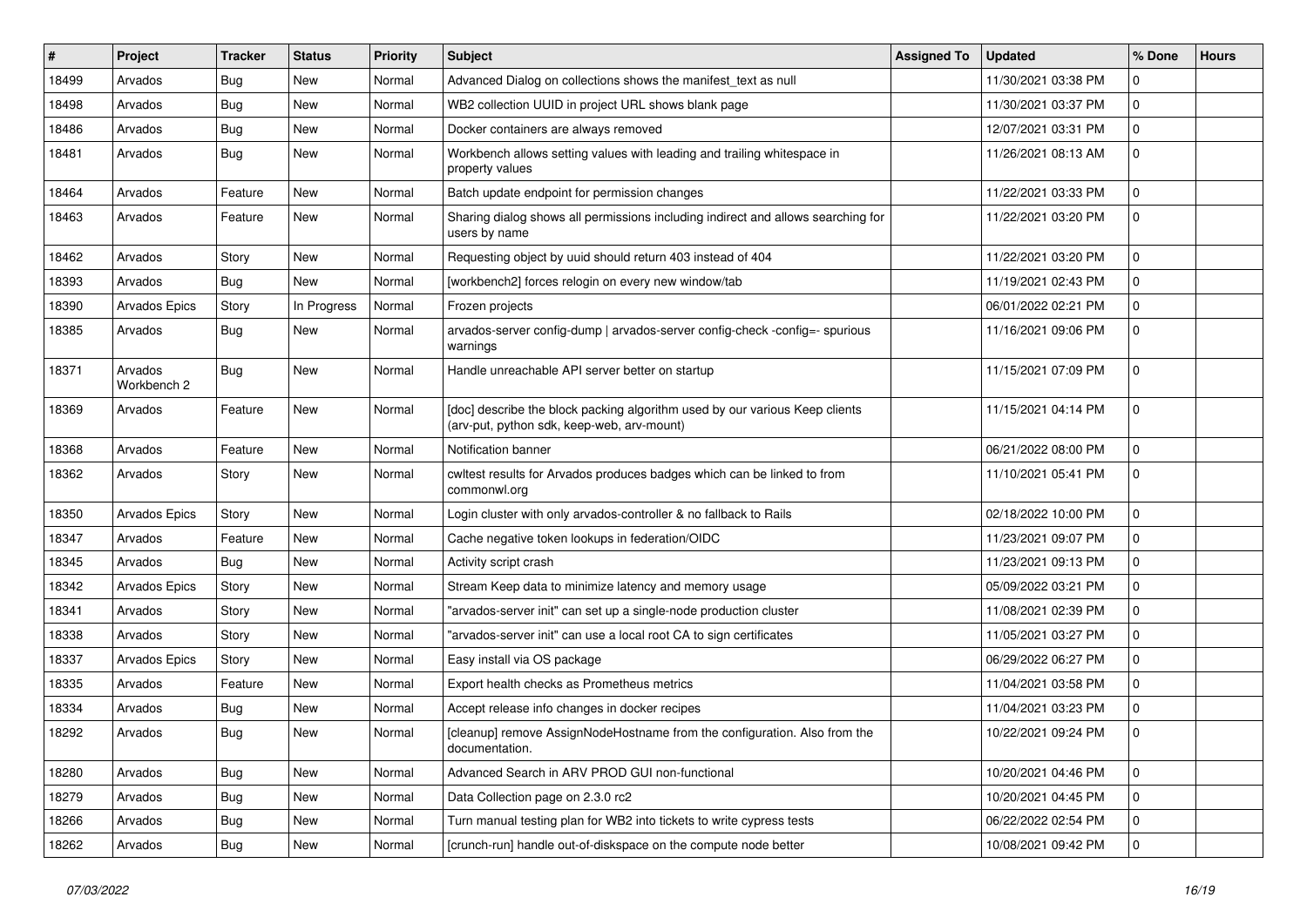| $\vert$ # | Project                | <b>Tracker</b> | <b>Status</b> | <b>Priority</b> | <b>Subject</b>                                                                                    | <b>Assigned To</b> | <b>Updated</b>      | % Done      | <b>Hours</b> |
|-----------|------------------------|----------------|---------------|-----------------|---------------------------------------------------------------------------------------------------|--------------------|---------------------|-------------|--------------|
| 18255     | Arvados                | Story          | <b>New</b>    | Normal          | Proof of concept Arvados single-node AMI                                                          |                    | 10/06/2021 03:25 PM | 0           |              |
| 18241     | Arvados                | Story          | <b>New</b>    | Normal          | "NanoCPUs can not be set" Docker error                                                            |                    | 10/13/2021 03:13 PM | 0           |              |
| 18239     | Arvados                | Story          | New           | Normal          | Add Kubernetes testing to CI                                                                      |                    | 11/09/2021 07:56 PM | $\mathbf 0$ |              |
| 18221     | Arvados                | Story          | In Progress   | Normal          | Test coverage plan for combinations of slurm/lsf/cloud singularity/docker                         |                    | 06/08/2022 03:19 PM | 0           |              |
| 18220     | Arvados                | Bug            | <b>New</b>    | Normal          | Support Docker ENTRYPOINT on Singularity in crunch-run                                            |                    | 09/29/2021 03:25 PM | 0           |              |
| 18218     | Arvados                | Feature        | <b>New</b>    | Normal          | ARV GUI: perform operations on files selected via the filter                                      |                    | 09/28/2021 08:30 PM | 0           |              |
| 18217     | Arvados                | Feature        | New           | Normal          | Enable file sorting in Data Collection                                                            |                    | 09/28/2021 07:45 PM | 0           |              |
| 18214     | Arvados                | Bug            | New           | Normal          | global search results link to wb1 not wb2                                                         |                    | 09/28/2021 07:30 PM | 0           |              |
| 18213     | Arvados                | Feature        | New           | Normal          | Arvados "display in new tab" shows outdated data                                                  |                    | 09/28/2021 07:28 PM | 0           |              |
| 18212     | Arvados                | Bug            | <b>New</b>    | Normal          | Read-only users can't open file in new tab                                                        |                    | 09/28/2021 07:27 PM | 0           |              |
| 18211     | Arvados                | Feature        | New           | Normal          | Should the Loading Progress bar always be shown?                                                  |                    | 09/28/2021 07:16 PM | 0           |              |
| 18210     | Arvados                | Bug            | New           | Normal          | Create Mountainduck Bookmark files not working                                                    |                    | 09/28/2021 07:14 PM | 0           |              |
| 18209     | Arvados                | Feature        | New           | Normal          | Re-run process on arvados throws error                                                            |                    | 09/28/2021 07:12 PM | 0           |              |
| 18208     | Arvados                | Bug            | <b>New</b>    | Normal          | Workbench2 search shows all sites even if just searching in one site                              |                    | 09/28/2021 07:09 PM | 0           |              |
| 18205     | Arvados                | Feature        | <b>New</b>    | Normal          | [api] [cloud] add live compute instance price to container record                                 |                    | 06/15/2022 02:45 PM | 0           |              |
| 18204     | Arvados                | Bug            | New           | Normal          | Workbench2 is missing a UI that shows which group a user is member of                             |                    | 09/27/2021 08:47 PM | 0           |              |
| 18202     | Arvados<br>Workbench 2 | Bug            | New           | Normal          | User Attributes Dialog are incorrectly displayed                                                  |                    | 09/27/2021 08:36 PM | 0           |              |
| 18201     | Arvados<br>Workbench 2 | Bug            | New           | Normal          | "Shared with me" Tree keeps expanding even if I closed it intentionally                           |                    | 09/27/2021 08:28 PM | 0           |              |
| 18200     | Arvados<br>Workbench 2 | Bug            | <b>New</b>    | Normal          | Different content size of collection & files in wb2 vs wb                                         |                    | 09/27/2021 08:17 PM | 0           |              |
| 18199     | Arvados                | Bug            | <b>New</b>    | Normal          | Issue with sharing settings of "open access" new projects                                         |                    | 09/27/2021 07:58 PM | 0           |              |
| 18198     | Arvados                | Bug            | New           | Normal          | "copy selected files into collection" function in WB2 extremely slow                              |                    | 09/27/2021 07:45 PM | 0           |              |
| 18197     | Arvados                | Feature        | New           | Normal          | add search option to input selection when running a workflow                                      |                    | 09/27/2021 07:41 PM | 0           |              |
| 18196     | Arvados                | Feature        | New           | Normal          | expose saved searches as browsing option on the left side                                         |                    | 09/27/2021 07:39 PM | 0           |              |
| 18194     | Arvados                | Feature        | New           | Normal          | "Release" as search option                                                                        |                    | 09/27/2021 07:35 PM | 0           |              |
| 18193     | Arvados                | Feature        | New           | Normal          | Multi-select collections and projects to delete them                                              |                    | 09/27/2021 07:14 PM | 0           |              |
| 18192     | Arvados                | Bug            | New           | Normal          | Advanced search is showing ROX IDs in the search field syntax instead of clear<br>values          |                    | 09/27/2021 07:13 PM | $\mathbf 0$ |              |
| 18191     | Arvados                | Bug            | New           | Normal          | [doc] the compute node image doc does not take releases into account                              |                    | 09/24/2021 09:50 PM | 0           |              |
| 18182     | Arvados                | Feature        | New           | Normal          | Parameter on get_permissions API to return every user and group with<br>permissions               |                    | 11/24/2021 04:15 PM | $\mathbf 0$ |              |
| 18181     | Arvados                | Feature        | New           | Normal          | Ability to specify a % of compute instance price that user is willing to go over<br>from cheapest |                    | 09/22/2021 04:06 PM | $\mathbf 0$ |              |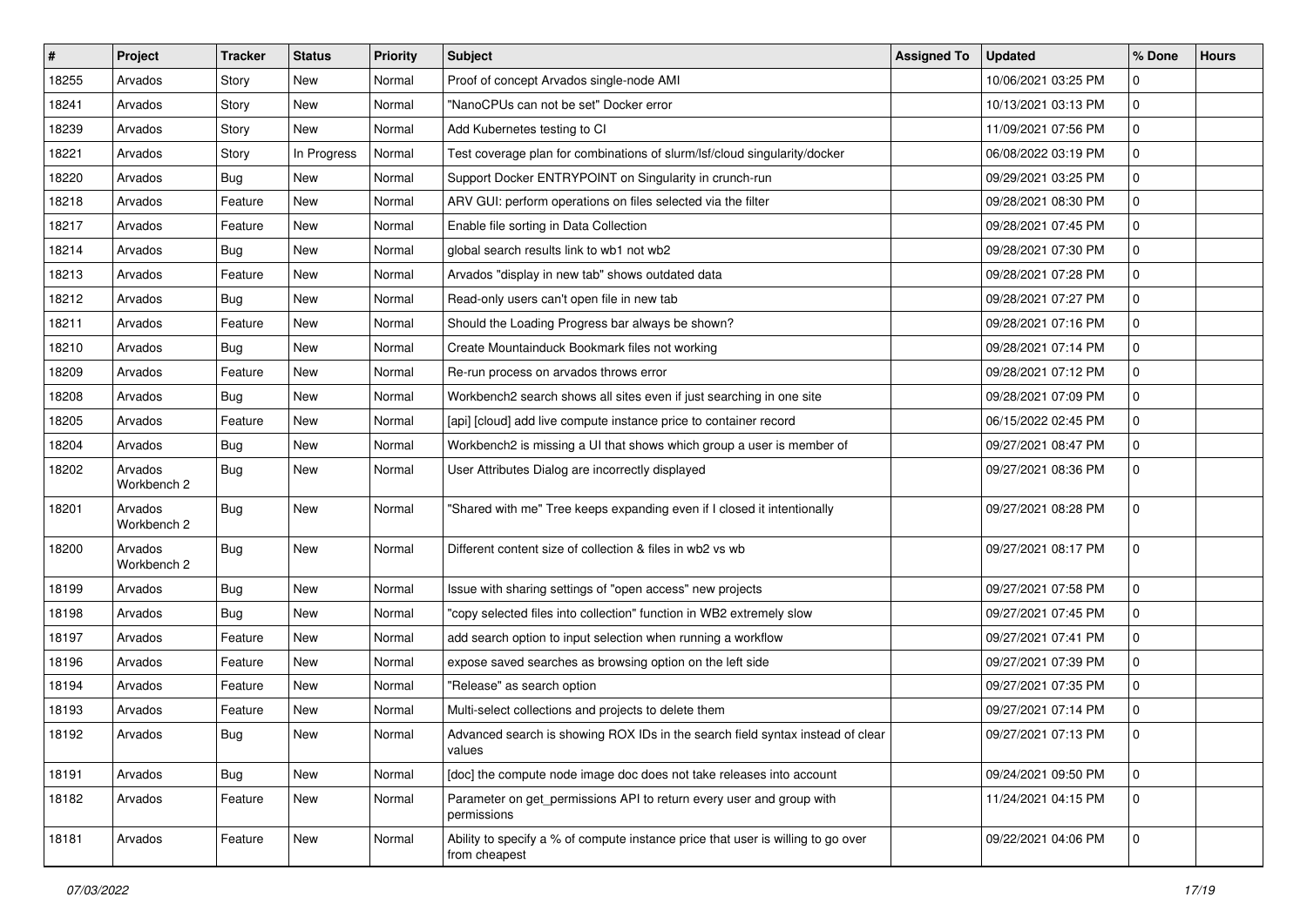| $\#$  | Project       | <b>Tracker</b> | <b>Status</b> | Priority | <b>Subject</b>                                                                                                            | <b>Assigned To</b> | <b>Updated</b>      | % Done      | <b>Hours</b> |
|-------|---------------|----------------|---------------|----------|---------------------------------------------------------------------------------------------------------------------------|--------------------|---------------------|-------------|--------------|
| 18179 | Arvados Epics | Story          | <b>New</b>    | Normal   | Better spot instance support                                                                                              |                    | 03/23/2022 01:47 PM | 0           |              |
| 18174 | Arvados       | Feature        | <b>New</b>    | Normal   | [servers] add logging with automatic rotation to user-specified directory                                                 |                    | 09/21/2021 09:08 PM | 0           |              |
| 18170 | Arvados       | Bug            | New           | Normal   | Display of long names can be improved on WB2                                                                              |                    | 09/20/2021 06:19 PM | 0           |              |
| 18168 | Arvados       | Bug            | <b>New</b>    | Normal   | Workbench2 Trash is not listing all trashed items                                                                         |                    | 09/20/2021 06:14 PM | 0           |              |
| 18167 | Arvados       | Bug            | <b>New</b>    | Normal   | Files in collection are not sorted                                                                                        |                    | 09/20/2021 05:38 PM | 0           |              |
| 18166 | Arvados       | Bug            | <b>New</b>    | Normal   | [Release] Auto-sync the arvados gem dependencies on RailsAPI and<br>Workbench1                                            |                    | 11/10/2021 04:14 PM | 0           |              |
| 18165 | Arvados       | Feature        | <b>New</b>    | Normal   | Whole-collection search in new collection viewer                                                                          |                    | 09/20/2021 02:43 PM | 0           |              |
| 18163 | Arvados       | Feature        | <b>New</b>    | Normal   | [Crunch] add CWL extension to limit the number of concurrently running jobs<br>during a scatter                           |                    | 01/10/2022 03:42 PM | 0           |              |
| 18161 | Arvados       | Bug            | New           | Normal   | [a-d-c] the arvados_dispatchcloud_queue_entries prometheus metric should<br>report actual instance types                  |                    | 09/16/2021 04:41 PM | 0           |              |
| 18150 | Arvados       | Story          | <b>New</b>    | Normal   | Document configuration items for customizing text in Workbench                                                            |                    | 09/15/2021 01:31 PM | 0           |              |
| 18124 | Arvados       | Feature        | <b>New</b>    | Normal   | User edit page                                                                                                            |                    | 09/13/2021 10:05 PM | 0           |              |
| 18118 | Arvados       | <b>Bug</b>     | New           | Normal   | investigate separate socket timeouts waiting for connection and HTTP<br>response in Python SDK                            |                    | 09/08/2021 03:22 PM | 0           |              |
| 18117 | Arvados       | Story          | In Progress   | Normal   | Sample tracker                                                                                                            |                    | 09/08/2021 02:02 PM | 0           |              |
| 18114 | Arvados       | Bug            | <b>New</b>    | Normal   | [a-d-c] slow down retries when CreateInstance returns non-quota/non-throttle<br>errors                                    |                    | 09/07/2021 06:11 PM | 0           |              |
| 18101 | Arvados       | Bug            | <b>New</b>    | Normal   | [a-d-c] [AWS] add option to spin up (spot) instances in more/all availability<br>zones in the region                      |                    | 09/03/2021 08:16 PM | 0           |              |
| 18075 | Arvados       | Bug            | New           | Normal   | arvados-dispatch-cloud should respect Containers.MaxComputeVMs                                                            |                    | 08/30/2021 07:33 PM | 0           |              |
| 18071 | Arvados       | Feature        | <b>New</b>    | Normal   | Use postgresql advisory locks to prevent concurrent dispatcher / keep-balance<br>processes                                |                    | 08/26/2021 05:55 PM | 0           |              |
| 18047 | Arvados Epics | Story          | <b>New</b>    | Normal   | Faceted search of metadata                                                                                                |                    | 02/18/2022 10:02 PM | 0           |              |
| 18019 | Arvados       | Bug            | <b>New</b>    | Normal   | [deployment][arvados-formula] selinux breaks many installation steps                                                      |                    | 08/12/2021 06:31 PM | 0           |              |
| 18016 | Arvados       | Bug            | New           | Normal   | [api] remove unused last_used_at and last_used_by_ip_address columns on<br>api_client_authorizations table                |                    | 08/12/2021 02:52 PM | 0           |              |
| 18011 | Arvados       | Bug            | New           | Normal   | [packaging][centos7] systemctl daemon-reload should be run by the post-inst<br>script when upgrading packages on centos 7 |                    | 08/13/2021 12:07 AM | 0           |              |
| 18009 | Arvados       | Bug            | <b>New</b>    | Normal   | [controller] always returns an empty "unsigned_manifest_text" field for<br>collections                                    |                    | 08/11/2021 05:15 PM | 0           |              |
| 18008 | Arvados       | Bug            | New           | Normal   | [api] reqid not always being recorded in the api server log                                                               |                    | 08/11/2021 05:06 PM | 0           |              |
| 18000 | Arvados       | <b>Bug</b>     | New           | Normal   | [deduplicationreport] negative number in the "saved by Keep deduplication"<br>report                                      |                    | 08/10/2021 01:27 PM | $\mathbf 0$ |              |
| 17993 | Arvados       | Feature        | New           | Normal   | [deduplication-report] supports storage classes                                                                           |                    | 11/23/2021 09:26 PM | 0           |              |
| 17988 | Arvados       | Feature        | New           | Normal   | Enforce memory limits using Singularity + cloud                                                                           |                    | 06/22/2022 02:55 PM | 0           |              |